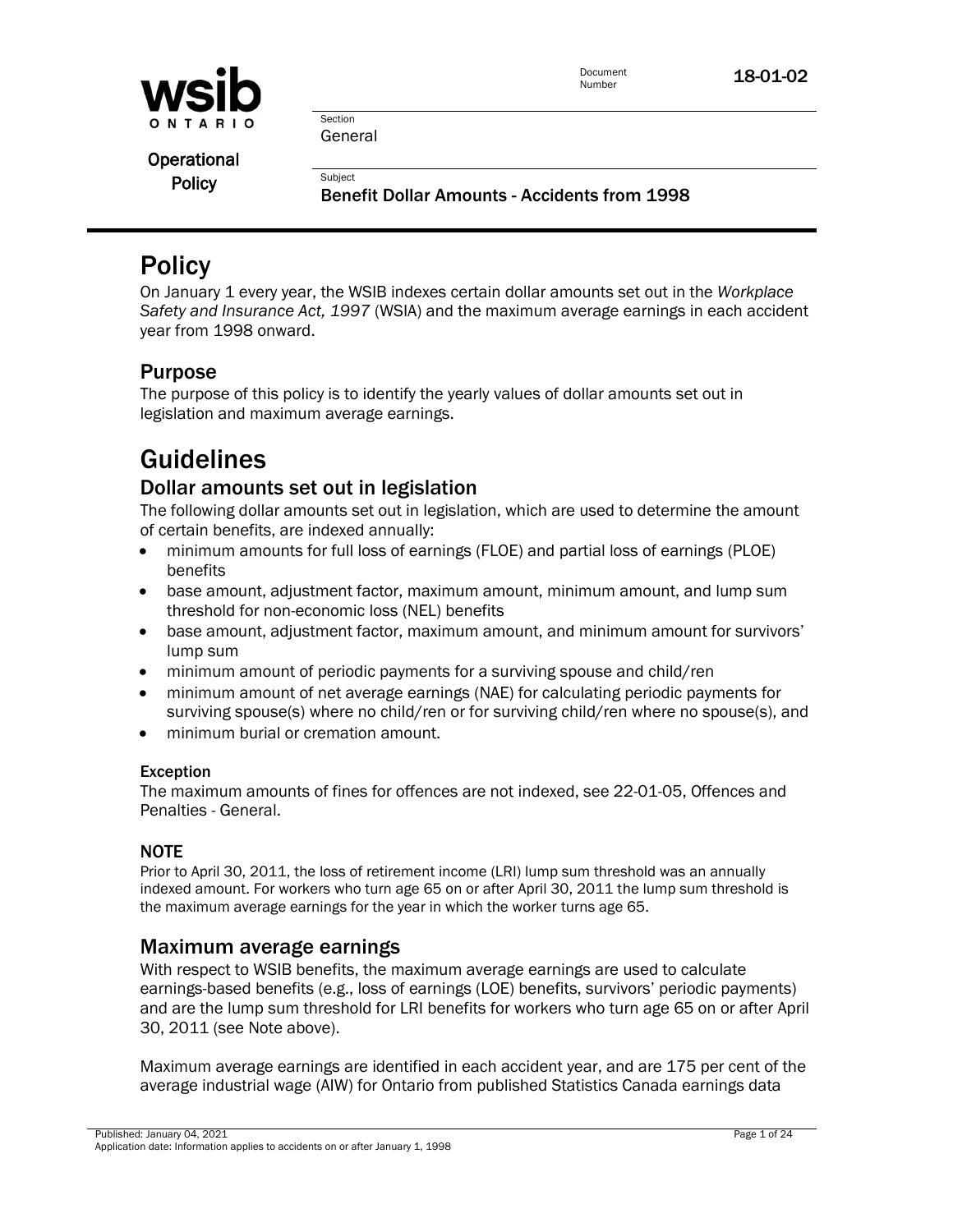

**Section** General

Operational

Policy<br>Benefit Dollar Amounts - Accidents from 1998

from the year prior to the accident year. The maximum average earnings are indexed every January 1 thereafter.

### Indexing factor

The indexing factor is the percentage adjustment applied to values that are subject to annual indexing (e.g., dollar amounts set out in legislation, maximum average earnings) to account for inflation. The indexing factor is prescribed by legislation.

Information about the indexing method can be found in 18-01-14, Annual Indexing.

### On or after January 1, 2018

For entitlement periods on or after January 1, 2018, the indexing factor is the percentage change in the Consumer Price Index (CPI) for Canada for all items, for the 12-month period ending on October 31 of the previous year, as published by Statistics Canada (also referred to as CPI). This factor is applicable for all values subject to annual indexing, and is referred to in the WSIA as the 'Indexing Factor'.

### Between January 1, 1998 and December 31, 2017

For entitlement periods between January 1, 1998 and December 31, 2017 (inclusive), as outlined in the WSIA, different indexing factors are applicable depending on the benefit type, the amount, and the year:

- Alternate Indexing Factor: the percentage change in the CPI for Canada for all items, for the 12-month period ending on October 31 of the previous year, as published by Statistics Canada (also referred to as CPI)
- **General Indexing Factor:**  $(1/2 \times$  Alternate Indexing Factor) 1 (also referred to as modified Friedland)
- Temporary Indexing Factor: an amount prescribed by the Lieutenant Governor in Council by regulation to replace the General Indexing Factor for a given year
- Additional Adjustment: an amount prescribed by the Lieutenant Governor in Council by regulation in addition to the General and/or Alternate Indexing Factors for a given year

### Other rates

For benefit dollar amounts for accident dates prior to January 1, 1998 see 18-01-03, Benefit Dollar Amounts - Accidents before 1998. For other rates reviewed annually and set by the WSIB see 18-01-05, Table of Rates.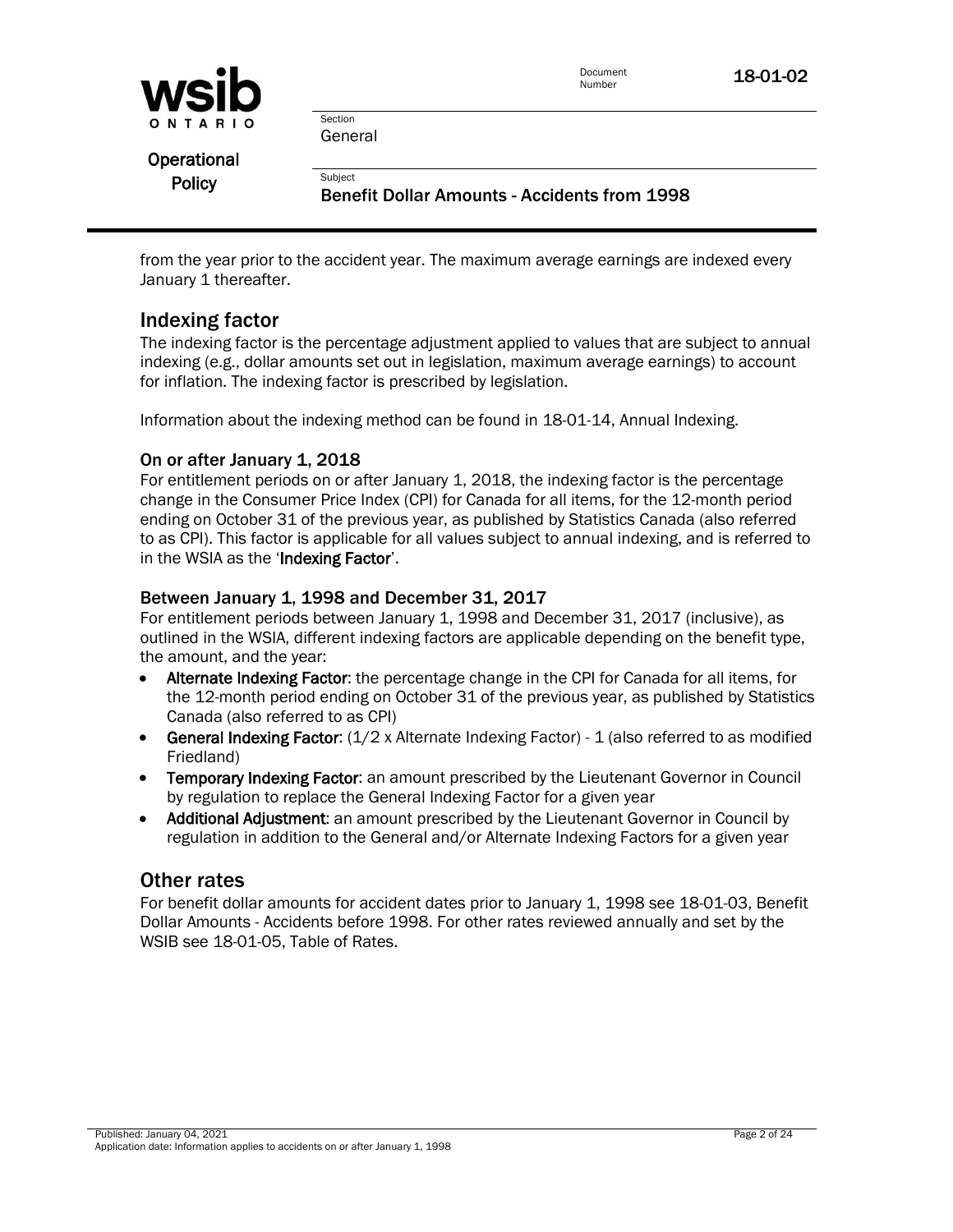

Section General

**Operational** 

Policy<br>Benefit Dollar Amounts - Accidents from 1998

### Annual indexing

The Indexing Factor for 2021 is 1%.

### Dollar amounts set out in legislation: 2021 values

| <b>Amount</b>                                            | Value        |
|----------------------------------------------------------|--------------|
| <b>LOE</b>                                               |              |
| FLOE minimum                                             | \$24,476.92  |
| PLOE minimum                                             | \$18,765.24  |
| <b>NEL benefit</b>                                       |              |
| Base amount                                              | \$63,152.40  |
| Adjustment factor                                        | \$1,403.91   |
| <b>Maximum</b>                                           | \$91,219.55  |
| Minimum                                                  | \$35,085.21  |
| Lump sum threshold                                       | \$14,033.59  |
| Survivors' lump sum                                      |              |
| Base amount                                              | \$86,211.87  |
| Adjustment factor                                        | \$2,155.29   |
| Maximum                                                  | \$129,317.72 |
| Minimum                                                  | \$43,105.88  |
| Survivors' periodic payment                              |              |
| Minimum (spouse(s) and child/ren)                        | \$24,476.92  |
| Minimum (spouse(s) no child/ren, child/ren no spouse(s)) |              |
| <b>Burial or cremation expenses</b>                      |              |
| Minimum                                                  | \$3,232.94   |

### Maximum average earnings: 2021 accident year

The maximum average earnings for the 2021 accident year are:

| AIW         | $x$ 175% = maximum average earnings (rounded to nearest \$100) |
|-------------|----------------------------------------------------------------|
| \$58,722.76 | x 175% = \$102,800                                             |

### NOTE

For workers who turn age 65 on or after April 30, 2011 the LRI lump sum threshold is the maximum average earnings for the year in which the worker turns age 65. The threshold is \$102,800 for workers who turn age 65 in 2021.

### Maximum average earnings: 2021 values for accident dates and work-related deaths resulting from injuries/diseases before 2021

| Accident date | Maximum average earnings<br>(PLOE) | Maximum average earnings (FLOE,<br>survivors' periodic payments) |
|---------------|------------------------------------|------------------------------------------------------------------|
| 1998          | \$72,400                           | \$90,200                                                         |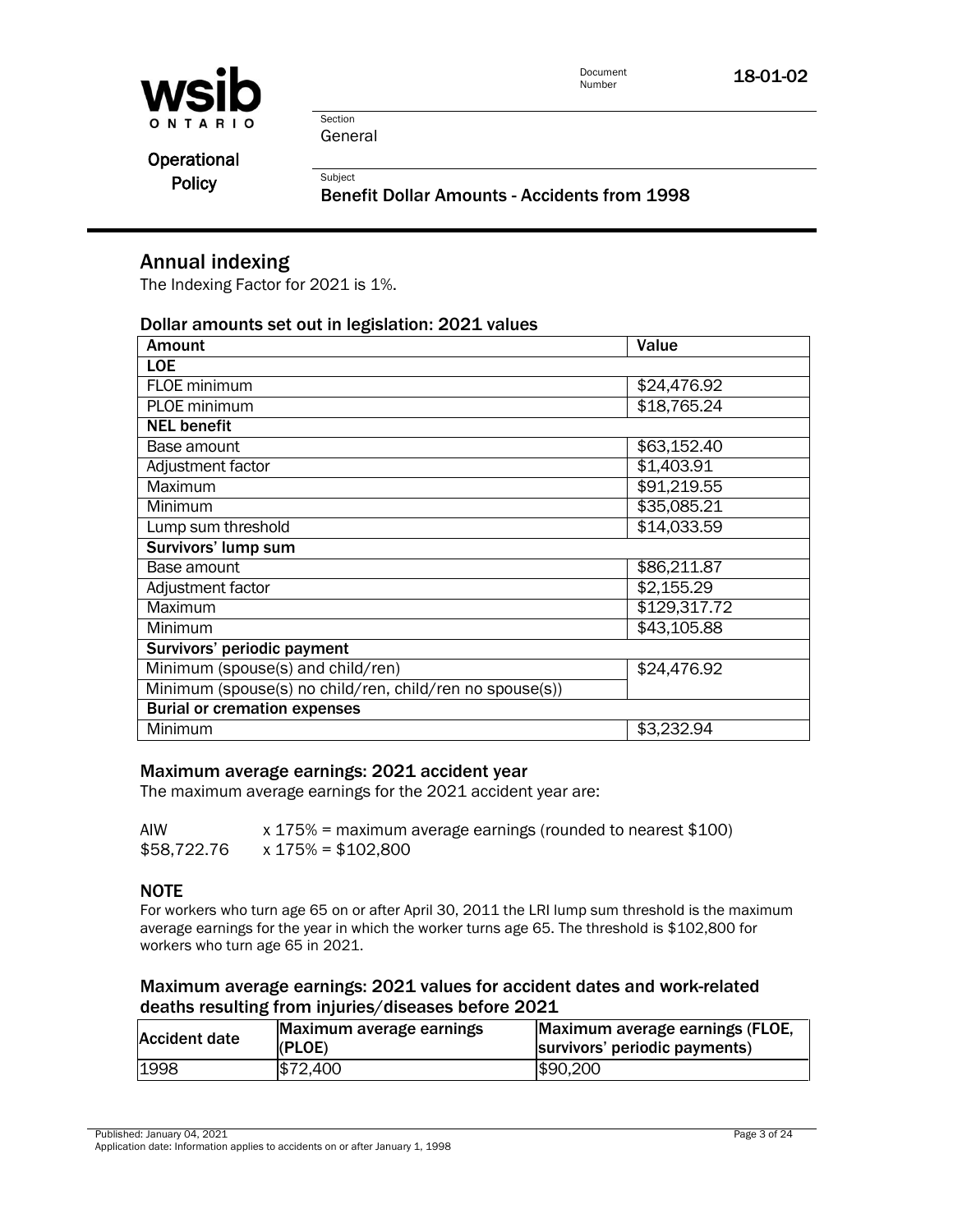



Section General

Operational

Policy<br>Benefit Dollar Amounts - Accidents from 1998

| 1999 | \$73,600 | \$90,700         |
|------|----------|------------------|
| 2000 | \$73,500 | \$88,600         |
| 2001 | \$74,600 | \$88,000         |
| 2002 | \$79,400 | \$92,100         |
| 2003 | \$80,000 | \$90,700         |
| 2004 | \$81,500 | \$90,800         |
| 2005 | \$82,400 | \$90,000         |
| 2006 | \$84,000 | \$89,900         |
| 2007 | \$84,500 | $\sqrt{$91,000}$ |
| 2008 | \$84,200 | \$91,000         |
| 2009 | \$83,500 | \$90,200         |
| 2010 | \$86,400 | \$93,400         |
| 2011 | \$88,400 | \$94,200         |
| 2012 | \$90,500 | \$94,000         |
| 2013 | \$91,500 | \$94,000         |
| 2014 | \$91,900 | \$94,100         |
| 2015 | \$92,500 | \$93,500         |
| 2016 | \$95,000 | \$95,400         |
| 2017 | \$94,500 | \$94,500         |
| 2018 | \$95,100 | \$95,100         |
| 2019 | \$95,300 | \$95,300         |
| 2020 | \$96,400 | \$96,400         |

See 18-01-03, Benefit Dollar Amounts - Accidents before 1998 for the maximum average earnings for accident dates in years prior to 1998.

### Document history

This document replaces 18-01-02 dated January 2, 2020.

This document was previously published as: 18-01-02 dated January 23, 2019 18-01-02 dated April 5, 2018 18-01-02 dated January 3, 2017 18-01-02 dated January 4, 2016 18-01-02 dated January 2, 2015 18-01-02 dated February 3, 2014 18-01-02 dated February 1, 2013 18-01-02 dated February 1, 2012 18-01-02 dated February 1, 2011 18-01-02 dated February 23, 2010 18-01-02 dated February 18, 2009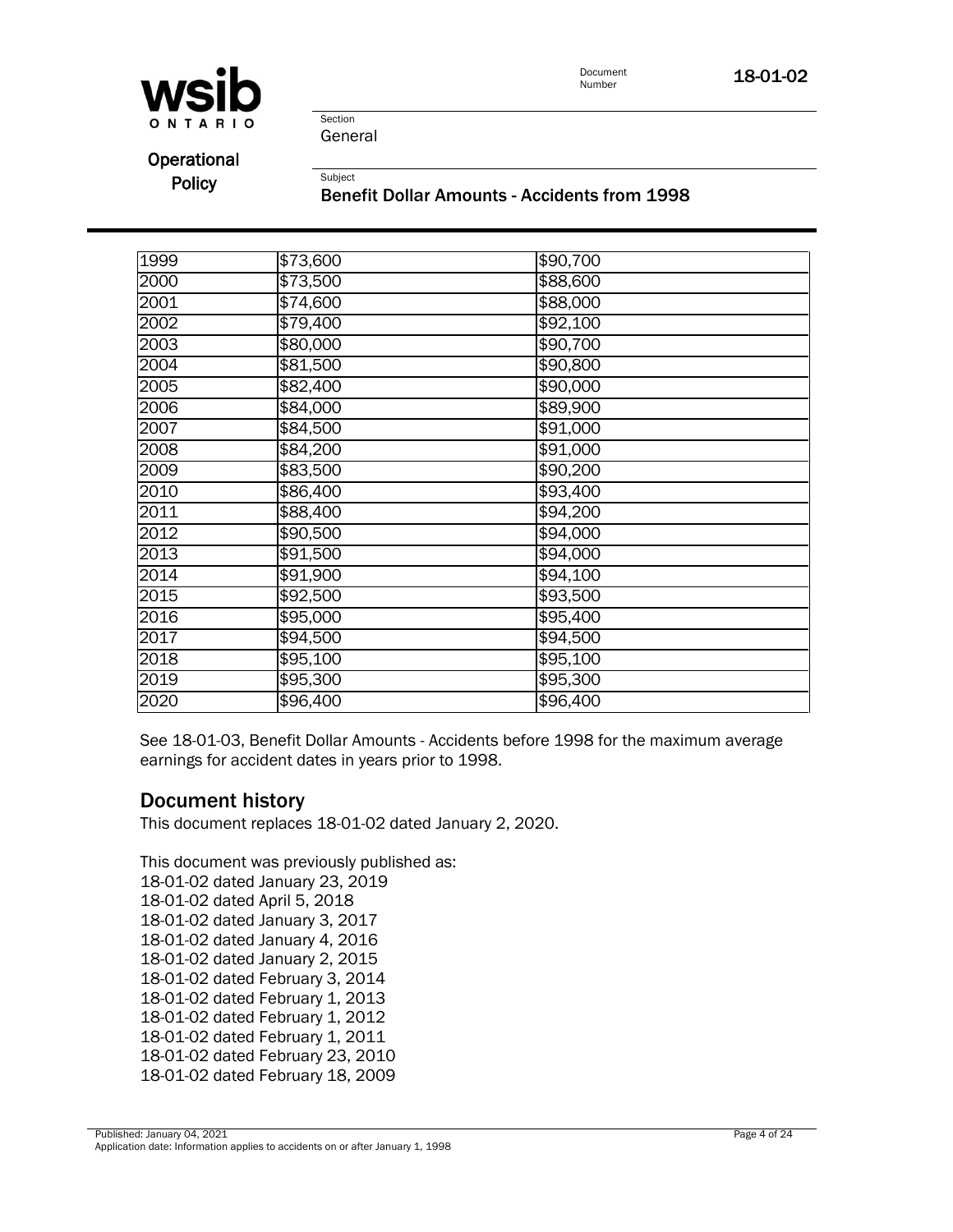| WSID        | Document<br>Number                                  | 18-01-02 |
|-------------|-----------------------------------------------------|----------|
| ONTARIO     | Section                                             |          |
|             | General                                             |          |
| Operational |                                                     |          |
| Policy      | Subject                                             |          |
|             | <b>Benefit Dollar Amounts - Accidents from 1998</b> |          |

18-01-02 dated March 3, 2008 18-01-02 dated July 3, 2007 18-01-02 dated February 19, 2007 18-01-02 dated February 20, 2006 18-01-02 dated October 12, 2004 18-01-02 dated April 11, 2003 18-01-02 dated April 29, 2002 18-01-02 dated January 31, 2002 18-01-02 dated May 23, 2000 18-01-02 dated June 15, 1999

## **References**

### Legislative authority

*Workplace Safety and Insurance Act, 1997*, as amended Sections 43, 45(6), (6.1), (6.2), 46, 48, 49, 51, 52, 52.1, 54

*Workplace Safety and Insurance Act, 1997*, as it read prior to January 1, 2018 Sections 43, 45(6), (6.1), (6.2), 46, 48, 49, 50, 51, 52, 52.1, 54

*O. Reg. 454/09* 

### Appendix

### Indexed dollar amounts set out in legislation and maximum average earnings

### Fig. 1 - Minimums for LOE benefit calculation

LOE benefits are calculated using the minimum applicable for the date from which the benefit is payable. See the appendix in 18-03-02, Payment and Reviewing LOE Benefits (Prior to Final Review) for information about how the minimum is applied in FLOE and PLOE calculations.

| <b>Effective date</b> | Indexing (PLOE)               | Amount (PLOE) | Indexing (FLOE) | Amount (FLOE)* |
|-----------------------|-------------------------------|---------------|-----------------|----------------|
| 1998                  | General/modified<br>Friedland | \$15,312.44   | Alternate/CPI   | \$16,009.24    |
| 1999                  | General/modified<br>Friedland | \$15,312.44   | Alternate/CPI   | \$16,169.40    |
| 2000                  | General/modified<br>Friedland | \$15,343.12   | Alternate/CPI   | \$16,541.20    |
| 2001                  | General/modified<br>Friedland | \$15,404.48   | Alternate/CPI   | \$17,004.52    |
| 2002                  | General/modified<br>Friedland | \$15,404.48   | Alternate/CPI   | \$17,327.44    |
| 2003                  | General/modified<br>Friedland | \$15,497.04   | Alternate/CPI   | \$17,881.76    |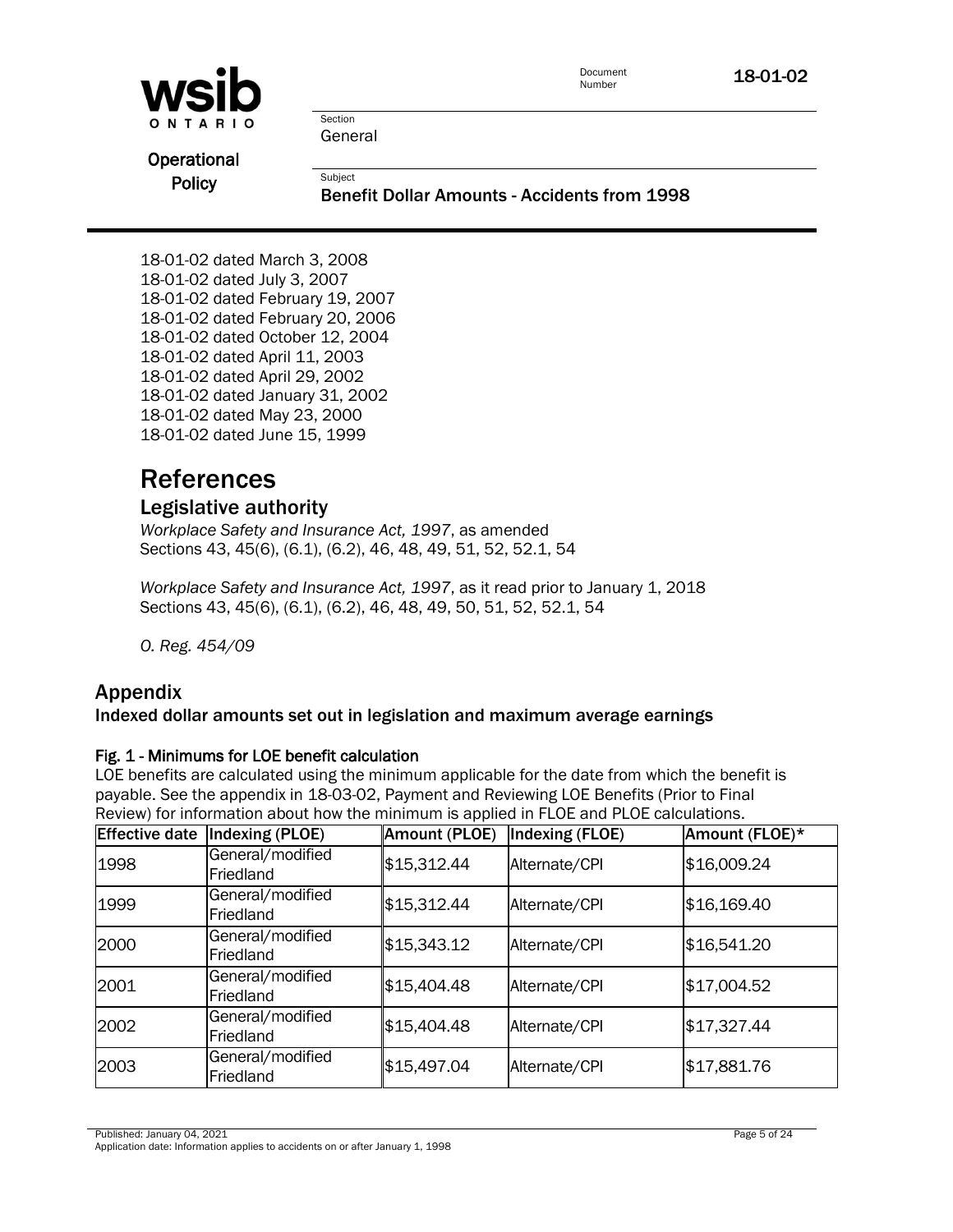

# **Operational**

# Policy<br>Benefit Dollar Amounts - Accidents from 1998

| 2004         | General/modified<br>Friedland | \$15,497.04 | Alternate/CPI       | \$18,168.28 |
|--------------|-------------------------------|-------------|---------------------|-------------|
| 2005         | General/modified<br>Friedland | \$15,528.24 | Alternate/CPI       | \$18,586.36 |
| 2006         | General/modified<br>Friedland | \$15,575.04 | Alternate/CPI       | \$19,069.44 |
| 2007         | General/modified<br>Friedland | \$15,590.64 | Alternate/CPI       | \$19,469.84 |
| July 1, 2007 | Additional                    | \$15,980.64 | N/A                 | \$19,469.84 |
| 2008         | Temporary                     | \$16,380.00 | Alternate/CPI       | \$19,859.32 |
| 2009         | Temporary                     | \$16,789.76 | Alternate/CPI       | \$20,355.92 |
| 2010         | Temporary                     | \$16,873.48 | Alternate/CPI       | \$20,437.56 |
| 2011         | Temporary                     | \$16,957.72 | Alternate/CPI       | \$20,764.64 |
| 2012         | Temporary                     | \$17,043.00 | Alternate/CPI       | \$21,346.00 |
| 2013         | Temporary                     | \$17,127.76 | Alternate/CPI       | \$21,730.28 |
| 2014         | Temporary                     | \$17,213.56 | Alternate/CPI       | \$21,925.80 |
| 2015         | Temporary                     | \$17,299.88 | Alternate/CPI       | \$22,320.48 |
| 2016         | Temporary                     | \$17,386.20 | Alternate/CPI       | \$22,588.28 |
| 2017         | Temporary                     | \$17,559.88 | Alternate/CPI       | \$22,904.44 |
| 2018         | <b>Indexing Factor/CPI</b>    | \$17,823.52 | Indexing Factor/CPI | \$23,248.16 |
| 2019         | Indexing Factor/CPI           | \$18,233.28 | Indexing Factor/CPI | \$23,782.72 |
| 2020         | Indexing Factor/CPI           | \$18,579.60 | Indexing Factor/CPI | \$24,234.60 |
| 2021         | Indexing Factor/CPI           | \$18,765.24 | Indexing Factor/CPI | \$24,476.92 |
|              |                               |             |                     |             |

\*For accident dates between 1998 and 2017, for entitlement periods prior to January 1, 2018, if the earnings year and the date from which the benefit is payable are the same, the PLOE minimum is used for the calculation.

### Fig. 2 - LRI lump sum threshold

The applicable LRI lump sum threshold is the amount for the year in which the worker turns age 65. See 18-03-07, Loss of Retirement Income Benefits (Accidents on or after January 1, 1998) for information about LRI for accidents on or after January 1, 1998.

| Year worker reaches age 65 | Indexing                   | <b>Amount</b> |
|----------------------------|----------------------------|---------------|
| 1998                       | General/modified Friedland | \$1,145.63    |
| 1999                       | General/modified Friedland | \$1,145.63    |
| 2000                       | General/modified Friedland | \$1,147.92    |
| 2001                       | General/modified Friedland | \$1,152.51    |
| 2002                       | General/modified Friedland | \$1,152.51    |
| 2003                       | General/modified Friedland | \$1,159.43    |
| 2004                       | General/modified Friedland | \$1,159.43    |
| 2005                       | General/modified Friedland | \$1,161.75    |
| 2006                       | General/modified Friedland | \$1,165.24    |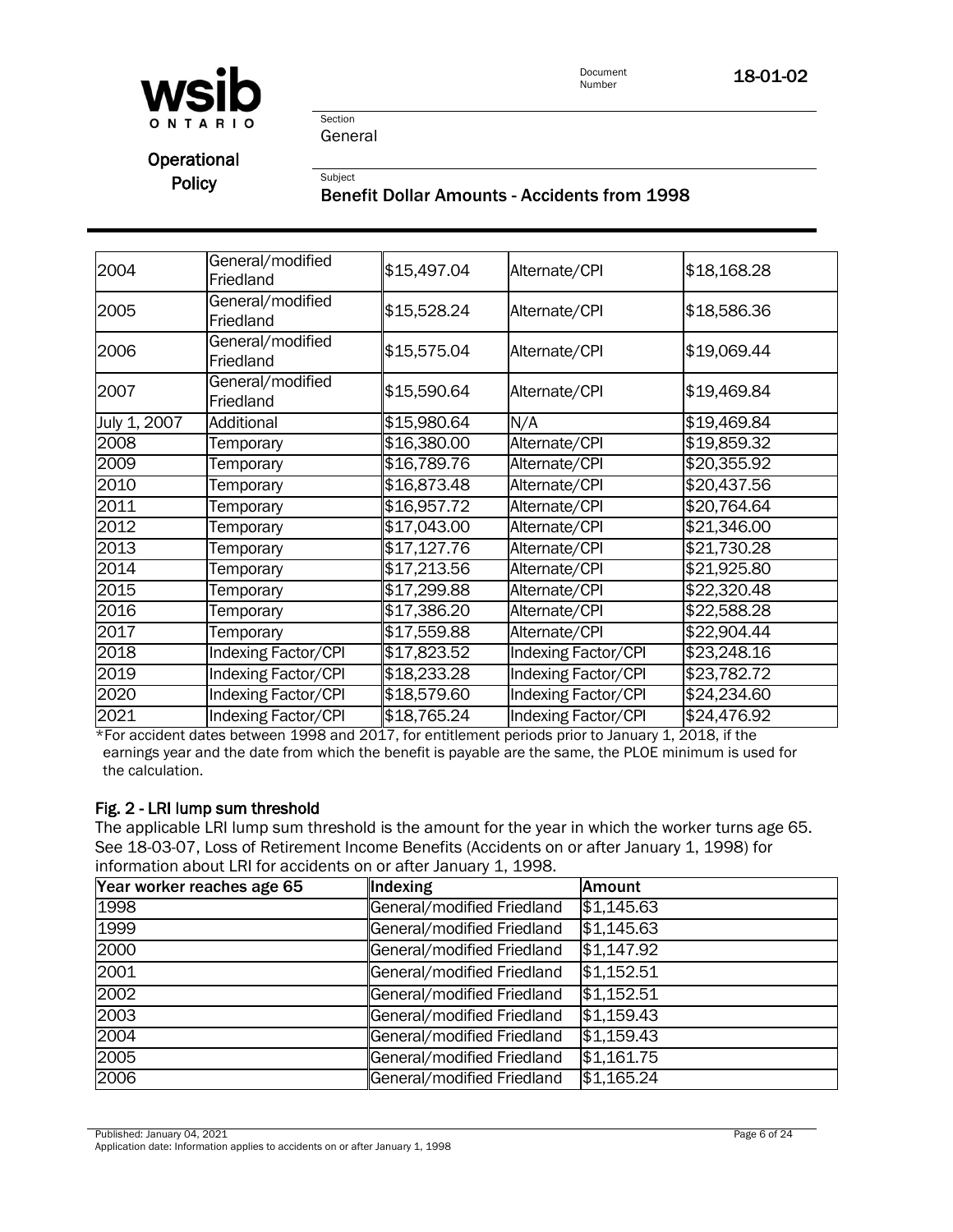

Section General

**Operational** 

# Policy<br>Benefit Dollar Amounts - Accidents from 1998

| 2007                                                 | General/modified Friedland | \$1,166.41   |
|------------------------------------------------------|----------------------------|--------------|
| July 1, 2007                                         | $N/A$ (*1)                 | \$3,000.00   |
| 2008                                                 | Temporary                  | \$3,075.00   |
| 2009                                                 | Temporary                  | \$3,151.88   |
| 2010                                                 | Temporary                  | \$3,167.64   |
| 2011                                                 | Temporary                  | \$3,183.48   |
| Between April 1 and December 31,<br>2011 (inclusive) | $N/A$ (*2)                 | \$79,600.00  |
| 2012                                                 | $N/A$ (*2)                 | \$81,700.00  |
| 2013                                                 | $N/A$ (*2)                 | \$83,200.00  |
| 2014                                                 | $N/A$ (*2)                 | \$84,100.00  |
| 2015                                                 | $N/A$ (*2)                 | \$85,200.00  |
| 2016                                                 | $N/A$ (*2)                 | \$88,000.00  |
| 2017                                                 | $N/A$ (*2)                 | \$88,500.00  |
| 2018                                                 | $N/A$ (*2)                 | \$90,300.00  |
| 2019                                                 | $N/A$ (*2)                 | \$92,600.00  |
| 2020                                                 | $N/A$ (*2)                 | \$95,400.00  |
| 2021                                                 | $N/A$ (*2)                 | \$102,800.00 |

 1. Bill 187 amended the WSIA to change the amount as of July 1, 2007, and subject to indexing thereafter \* 1. Bill 187 amended the WSIA to change the amount as of July 1, 2007, and subject to indexing thereafter up to and including 2011

up to and including 2011<br>\* 2. Bill 110 amended the WSIA to change the amount to the maximum average earnings for the year in which the worker turns 65 average earnings for the year in which the worker turns 65

### Fig. 3 - Amounts for NEL benefits

NEL benefits are calculated using the amounts applicable for the date the worker reaches maximum medical recover (MMR). See 18-05-04, Calculating NEL Benefits for information about calculating NEL benefits.

| <b>MMR</b> year | Indexing                      | <b>Base amount</b> | Adjustment<br><b>Ifactor</b> | <b>Maximum</b><br>lamount | <b>Minimum</b><br>lamount | Lump sum<br>threshold |
|-----------------|-------------------------------|--------------------|------------------------------|---------------------------|---------------------------|-----------------------|
| 1998            | General/modified<br>Friedland | \$51,535.37        | \$1,145.63                   | \$74,439.52               | \$28,631.22               | \$11,456.30           |
| 1999            | General/modified<br>Friedland | \$51,535.37        | \$1,145.63                   | \$74,439.52               | \$28,631.22               | \$11,456.30           |
| 2000            | General/modified<br>Friedland | \$51,638.44        | \$1,147.92                   | \$74,588.40               | \$28,688.48               | \$11,479.21           |
| 2001            | General/modified<br>Friedland | \$51,844.99        | \$1,152.51                   | \$74,886.75               | \$28,803.23               | \$11,520.87           |
| 2002            | General/modified<br>Friedland | \$51,844.99        | \$1,152.51                   | \$74,886.75               | \$28,803.23               | \$11,520.87           |
| 2003            | General/modified<br>Friedland | \$52,156.06        | \$1,159.43                   | \$75,336.07               | \$28,976.05               | \$11,590.00           |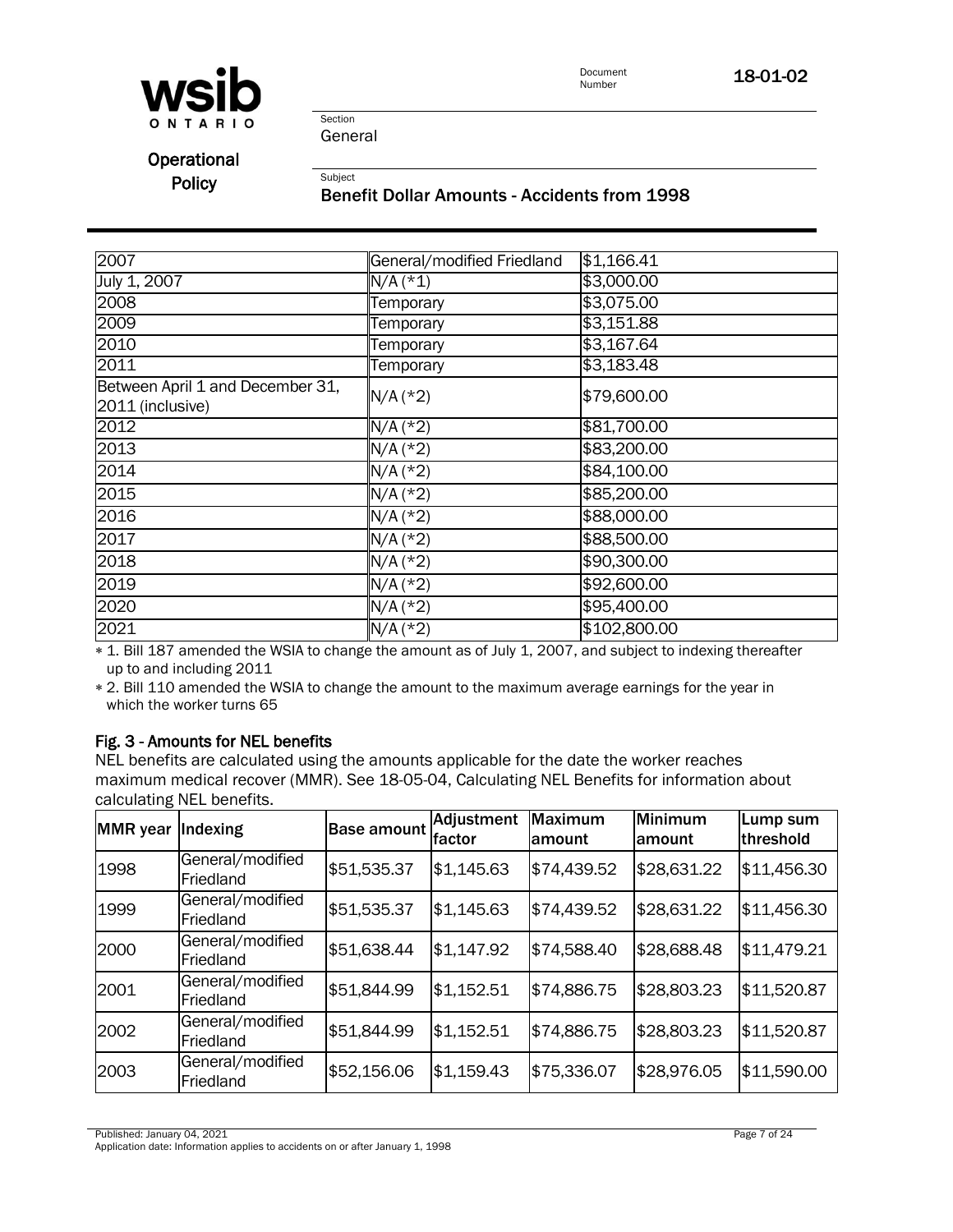

Section General

# **Operational**

Policy<br>Benefit Dollar Amounts - Accidents from 1998

| 2004 | General/modified<br>Friedland | \$52,156.06             | \$1,159.43 | \$75,336.07         | \$28,976.05 | \$11,590.00       |
|------|-------------------------------|-------------------------|------------|---------------------|-------------|-------------------|
| 2005 | General/modified<br>Friedland | \$52,260.37             | \$1,161.75 | \$75,486.74         | \$29,034.00 | \$11,613.18       |
| 2006 | General/modified<br>Friedland | \$52,417.15             | \$1,165.24 | \$75,713.20         | \$29,121.10 | \$11,648.02       |
| 2007 | General/modified<br>Friedland | \$52,469.57             | \$1,166.41 | \$75,788.91         | \$29,150.22 | \$11,659.67       |
| 2008 | Temporary/<br>Additional (*1) | \$55,124.53             | \$1,225.43 | \$79,623.83         | \$30,625.22 | \$12,249.65       |
| 2009 | Temporary                     | \$56,502.64             | \$1,256.07 | \$81,614.43         | \$31,390.85 | \$12,555.89       |
| 2010 | Temporary                     | \$56,785.15             | \$1,262.35 | \$82,022.50         | \$31,547.80 | \$12,618.67       |
| 2011 | Temporary                     | \$57,069.08             | \$1,268.66 | $\sqrt{$82,432.61}$ | \$31,705.54 | \$12,681.76       |
| 2012 | Temporary                     | \$57,354.43             | \$1,275.00 | \$82,844.77         | \$31,864.07 | \$12,745.17       |
| 2013 | Temporary                     | \$57,641.20             | \$1,281.38 | \$83,258.99         | \$32,023.39 | \$12,808.90       |
| 2014 | Temporary                     | \$57,929.41             | \$1,287.79 | \$83,675.28         | \$32,183.51 | \$12,872.94       |
| 2015 | Temporary                     | \$58,219.06             | \$1,294.23 | \$84,093.66         | \$32,344.43 | \$12,937.30       |
| 2016 | Temporary                     | \$58,510.16             | \$1,300.70 | \$84,514.13         | \$32,506.15 | \$13,001.99       |
| 2017 | Temporary                     | $\overline{$}59,095.26$ | \$1,313.71 | \$85,359.27         | \$32,831.21 | \$13,132.01       |
| 2018 | <b>Indexing Factor/CPI</b>    | \$59,981.69             | \$1,333.42 | \$86,639.66         | \$33,323.68 | \$13,328.99       |
| 2019 | <b>Indexing Factor/CPI</b>    | \$61,361.27             | \$1,364.09 | \$88,632.37         | \$34,090.12 | \$13,635.56       |
| 2020 | <b>Indexing Factor/CPI</b>    | \$62,527.13             | \$1,390.01 | \$90,316.39         | \$34,737.83 | \$13,894.64       |
| 2021 | Indexing Factor/CPI           | \$63,152.40             | \$1,403.91 | \$91,219.55         | \$35,085.21 | $\sqrt{4.033.59}$ |

\*1. 5.06% is the July 1, 2007 Additional Adjustment and January 1, 2008 indexing combined

### Fig. 4 - Amounts for survivors' lump sum benefits

Survivors' lump sum benefits are calculated using the amounts applicable for the date of the worker's death. See 20-03-04, Spouse with No Children and 20-03-10, Children and No Spouse for information about how the survivors' lump sum benefit is calculated.

| Year of death Indexing |               | <b>Base amount</b> | Adjustment<br>factor | <b>Maximum</b><br>lump sum | <b>Minimum</b><br>lump sum |
|------------------------|---------------|--------------------|----------------------|----------------------------|----------------------------|
| 1998                   | Alternate/CPI | \$56,388.88        | \$1,409.71           | \$84,583.30                | \$28,194.43                |
| 1999                   | Alternate/CPI | \$56,952.77        | \$1,423.81           | \$85,429.13                | \$28,476.37                |
| 2000                   | Alternate/CPI | \$58,262.67        | \$1,456.54           | \$87,393.99                | \$29,131.32                |
| 2001                   | Alternate/CPI | \$59,894.02        | \$1,497.32           | \$89,841.02                | \$29,946.99                |
| 2002                   | Alternate/CPI | \$61,032.03        | \$1,525.79           | \$91,548.00                | \$30,516.00                |
| 2003                   | Alternate/CPI | \$62,985.05        | \$1,574.62           | \$94,477.55                | \$31,492.51                |
| 2004                   | Alternate/CPI | \$63,992.81        | \$1,599.81           | \$95,989.19                | \$31,996.39                |
| 2005                   | Alternate/CPI | \$65,464.66        | \$1,636.62           | \$98,196.94                | \$32,732.31                |
| 2006                   | Alternate/CPI | \$67,166.74        | \$1,679.17           | \$100,750.06               | \$33,583.35                |
| 2007                   | Alternate/CPI | \$68,577.24        | \$1,714.43           | \$102,865.81               | \$34,288.60                |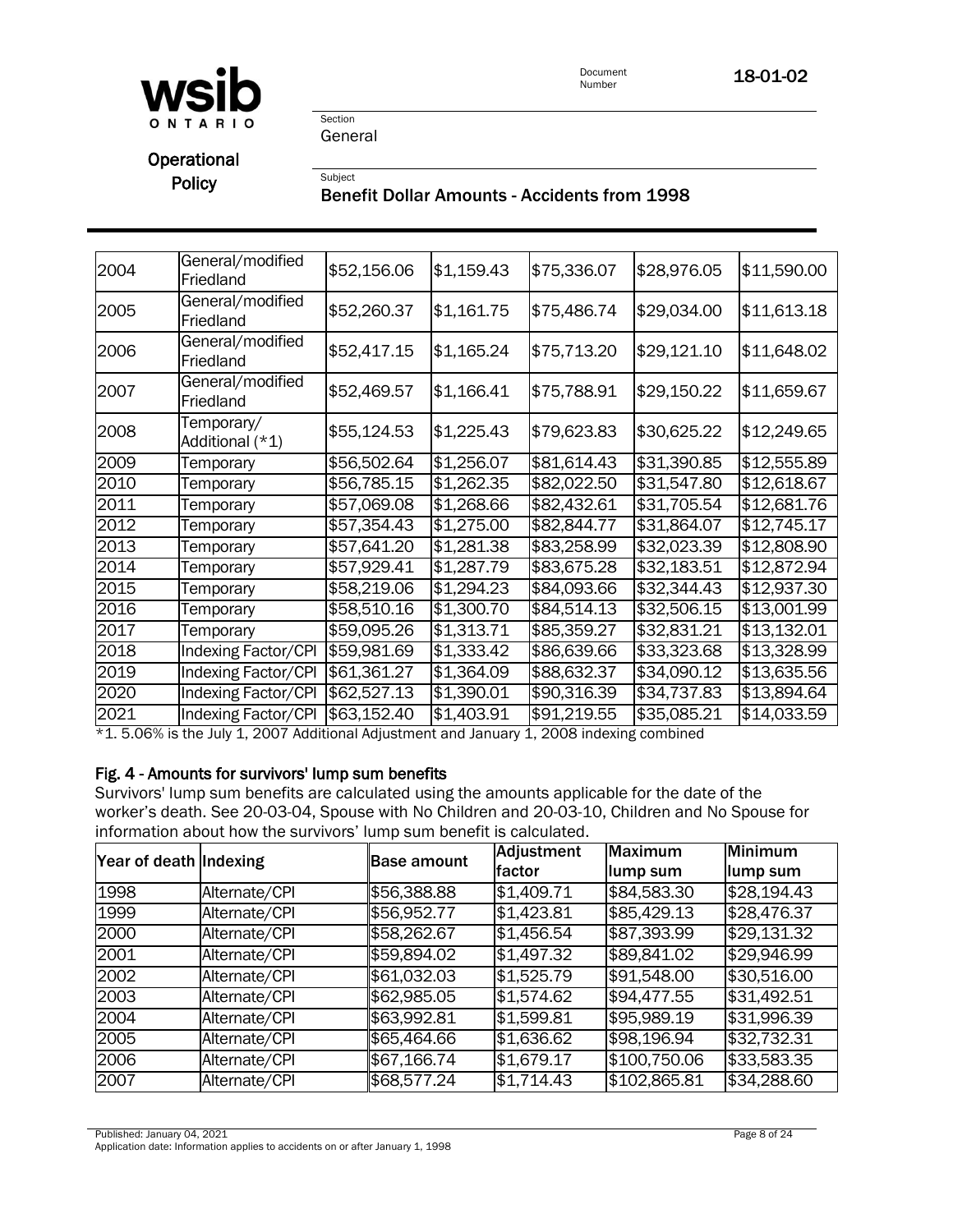

Section General

**Operational** 

Policy<br>Benefit Dollar Amounts - Accidents from 1998

| 2008 | Alternate/CPI              | \$69,948.79 | \$1,748.72 | \$104,923.13 | \$34,974.37 |
|------|----------------------------|-------------|------------|--------------|-------------|
| 2009 | Alternate/CPI              | \$71,697.51 | \$1,792.44 | \$107,546.21 | \$35,848.73 |
| 2010 | Alternate/CPI              | \$71,984.30 | \$1,799.61 | \$107,976.39 | \$35,992.12 |
| 2011 | Alternate/CPI              | \$73,136.05 | \$1,828.40 | \$109,704.01 | \$36,567.99 |
| 2012 | Alternate/CPI              | \$75,183.86 | \$1,879.60 | \$112,775.72 | \$37,591.89 |
| 2013 | Alternate/CPI              | \$76,537.17 | \$1,913.43 | \$114,805.68 | \$38,268.54 |
| 2014 | Alternate/CPI              | \$77,226.00 | \$1,930.65 | \$115,838.93 | \$38,612.96 |
| 2015 | Alternate/CPI              | \$78,616.07 | \$1,965.40 | \$117,924.03 | \$39,307.99 |
| 2016 | Alternate/CPI              | \$79,559.46 | \$1,988.98 | \$119,339.12 | \$39,779.69 |
| 2017 | Alternate/CPI              | \$80,673.30 | \$2,016.83 | \$121,009.87 | \$40,336.60 |
| 2018 | Indexing Factor/CPI        | \$81,883.40 | \$2,047.08 | \$122,825.02 | \$40,941.65 |
| 2019 | Indexing Factor/CPI        | \$83,766.72 | \$2,094.16 | \$125,650.00 | \$41,883.31 |
| 2020 | <b>Indexing Factor/CPI</b> | \$85,358.29 | \$2,133.95 | \$128,037.35 | \$42,679.09 |
| 2021 | Indexing Factor/CPI        | \$86,211.87 | \$2,155.29 | \$129,317.72 | \$43,105.88 |

### Fig. 5 - Minimum amount for survivors' periodic payments

Survivors' periodic payments are calculated using the minimum applicable for the date of the worker's death. See 20-03-04, Spouse with No Children, 20-03-06, Spouse with One or More Children, and 20-03-10, Children and No Spouse for information about how the minimum applies in periodic payment calculations.

| <b>Effective date</b> | Indexing      | Minimum amount |
|-----------------------|---------------|----------------|
| 1998                  | Alternate/CPI | \$16,009.24    |
| 1999                  | Alternate/CPI | \$16,169.40    |
| 2000                  | Alternate/CPI | \$16,541.20    |
| 2001                  | Alternate/CPI | \$17,004.52    |
| 2002                  | Alternate/CPI | \$17,327.44    |
| 2003                  | Alternate/CPI | \$17,881.76    |
| 2004                  | Alternate/CPI | \$18,168.28    |
| 2005                  | Alternate/CPI | \$18,586.36    |
| 2006                  | Alternate/CPI | \$19,069.44    |
| 2007                  | Alternate/CPI | \$19,469.84    |
| 2008                  | Alternate/CPI | \$19,859.32    |
| 2009                  | Alternate/CPI | \$20,355.92    |
| 2010                  | Alternate/CPI | \$20,437.56    |
| 2011                  | Alternate/CPI | \$20,764.64    |
| 2012                  | Alternate/CPI | \$21,346.00    |
| 2013                  | Alternate/CPI | \$21,730.28    |
| 2014                  | Alternate/CPI | \$21,925.80    |
| 2015                  | Alternate/CPI | \$22,320.48    |
| 2016                  | Alternate/CPI | \$22,588.28    |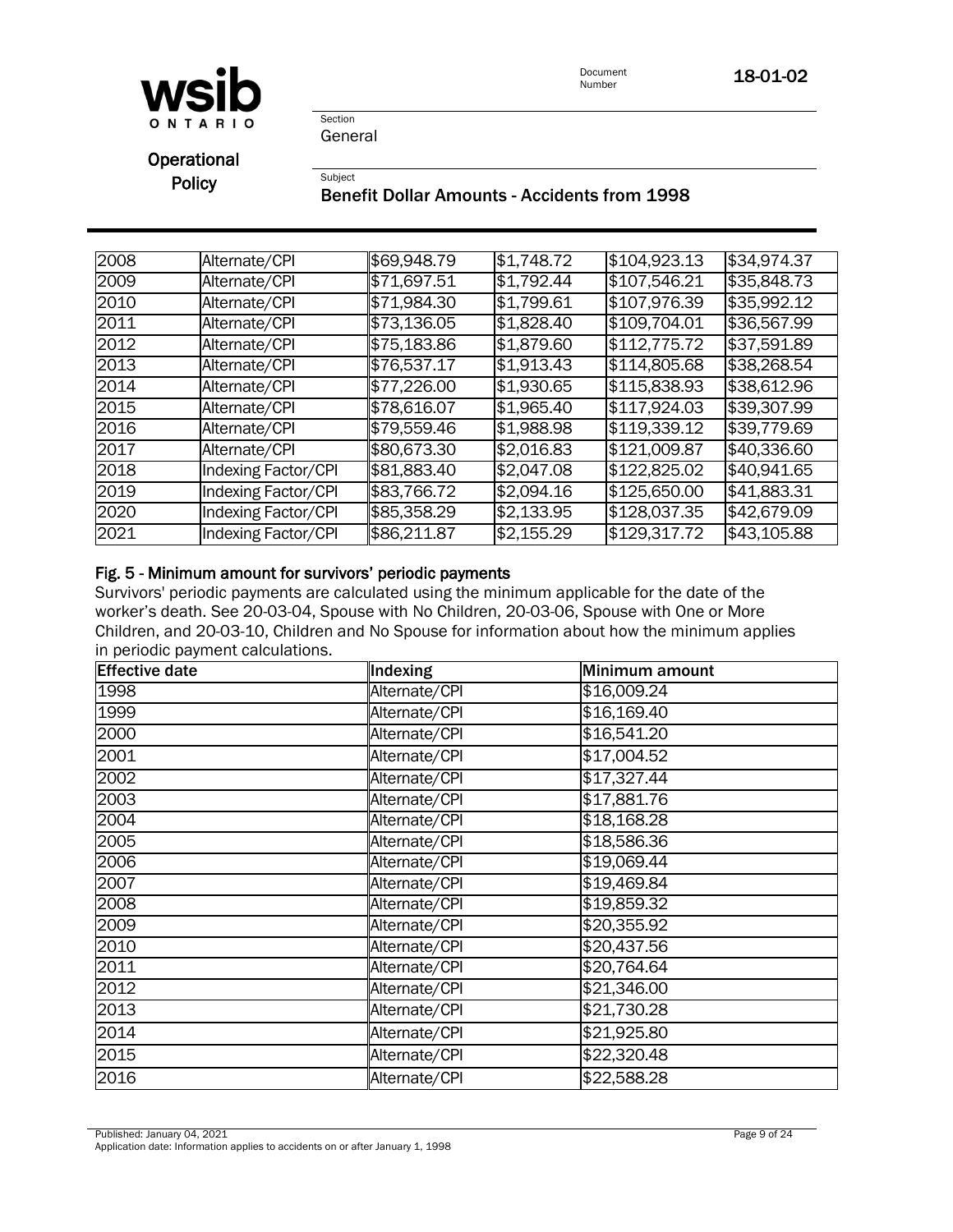

Section General

**Operational** 

# Policy<br>Benefit Dollar Amounts - Accidents from 1998

| 2017 | Alternate/CPI       | \$22,904.44 |
|------|---------------------|-------------|
| 2018 | Indexing Factor/CPI | \$23,248.16 |
| 2019 | Indexing Factor/CPI | \$23,782.72 |
| 2020 | Indexing Factor/CPI | \$24,234.60 |
| 2021 | Indexing Factor/CPI | \$24,476.92 |

### Fig. 6 - Minimum amount for burial or cremation expenses

The minimum amount for burial or cremation expenses is the minimum applicable for the date of the worker's death. See 20-03-02, Burial Expenses for information about burial or cremation expenses.

| <b>Effective date</b> | Indexing                   | Minimum amount |
|-----------------------|----------------------------|----------------|
| 1998                  | Alternate/CPI              | \$2,114.57     |
| 1999                  | Alternate/CPI              | \$2,135.72     |
| 2000                  | Alternate/CPI              | \$2,184.83     |
| 2001                  | Alternate/CPI              | \$2,246.00     |
| 2002                  | Alternate/CPI              | \$2,288.70     |
| 2003                  | Alternate/CPI              | \$2,361.94     |
| 2004                  | Alternate/CPI              | \$2,399.73     |
| 2005                  | Alternate/CPI              | \$2,454.93     |
| 2006                  | Alternate/CPI              | \$2,518.76     |
| 2007                  | Alternate/CPI              | \$2,571.65     |
| 2008                  | Alternate/CPI              | \$2,623.08     |
| 2009                  | Alternate/CPI              | \$2,688.66     |
| 2010                  | Alternate/CPI              | \$2,699.41     |
| 2011                  | Alternate/CPI              | \$2,742.60     |
| 2012                  | Alternate/CPI              | \$2,819.39     |
| 2013                  | Alternate/CPI              | \$2,870.14     |
| 2014                  | Alternate/CPI              | \$2,895.97     |
| 2015                  | Alternate/CPI              | \$2,948.10     |
| 2016                  | Alternate/CPI              | \$2,983.48     |
| 2017                  | Alternate/CPI              | \$3,025.25     |
| 2018                  | Indexing Factor/CPI        | \$3,070.62     |
| 2019                  | <b>Indexing Factor/CPI</b> | \$3,141.25     |
| 2020                  | <b>Indexing Factor/CPI</b> | \$3,200.93     |
| 2021                  | Indexing Factor/CPI        | \$3,232.94     |

### Fig. 7 - Maximum average earnings for accident dates and work-related deaths resulting from injuries/diseases between January 1, 1998 and December 31, 1998 (inclusive)

| <b>Effective date</b> |      |                      | Average industrial Maximum average Average industrial Maximum average |                 |
|-----------------------|------|----------------------|-----------------------------------------------------------------------|-----------------|
|                       | wage | earnings (PLOE) wage |                                                                       | earnings (FLOE, |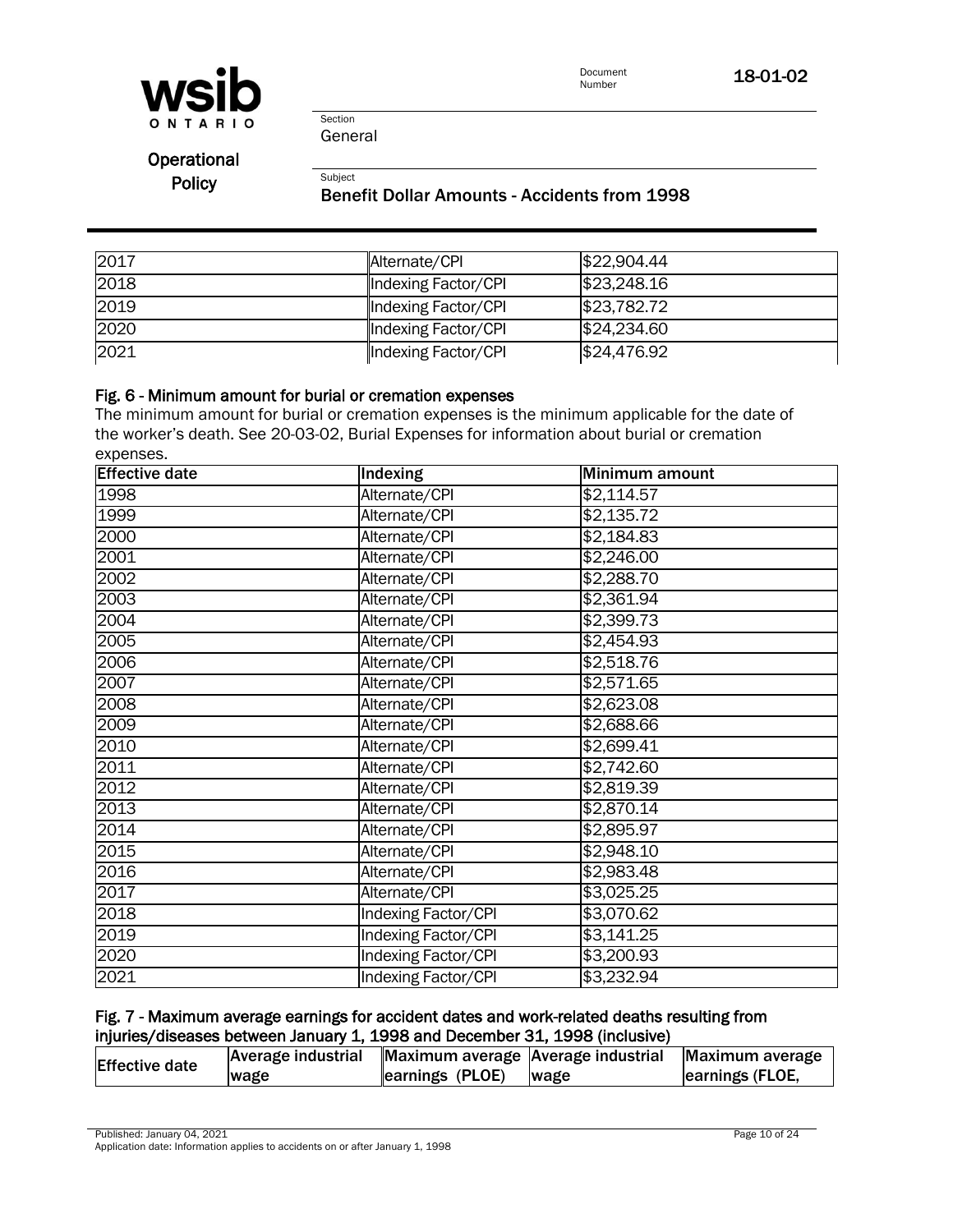

Section General

# **Operational**

# Policy<br>Benefit Dollar Amounts - Accidents from 1998

|                 |                               |          |                            | survivors' periodic<br>payments) |
|-----------------|-------------------------------|----------|----------------------------|----------------------------------|
| January 1, 1998 | \$33,261.92 x175%             | \$58,200 | \$33,261.92 x175%          | \$58,200                         |
| Indexing        |                               |          |                            |                                  |
| January 1, 1999 | General/modified<br>Friedland | \$58,200 | Alternate/CPI              | \$58,800                         |
| January 1, 2000 | General/modified<br>Friedland | \$58,400 | Alternate/CPI              | \$60,200                         |
| January 1, 2001 | General/modified<br>Friedland | \$58,700 | Alternate/CPI              | \$61,900                         |
| January 1, 2002 | General/modified<br>Friedland | \$58,700 | Alternate/CPI              | \$63,100                         |
| January 1, 2003 | General/modified<br>Friedland | \$59,100 | Alternate/CPI              | \$65,200                         |
| January 1, 2004 | General/modified<br>Friedland | \$59,100 | Alternate/CPI              | \$66,300                         |
| January 1, 2005 | General/modified<br>Friedland | \$59,300 | Alternate/CPI              | \$67,900                         |
| January 1, 2006 | General/modified<br>Friedland | \$59,500 | Alternate/CPI              | \$69,700                         |
| January 1, 2007 | General/modified<br>Friedland | \$59,600 | Alternate/CPI              | \$71,200                         |
| July 1, 2007    | Additional                    | \$61,100 | N/A                        | \$71,200                         |
| January 1, 2008 | Temporary                     | \$62,700 | Alternate/CPI              | \$72,700                         |
| January 1, 2009 | Temporary                     | \$64,300 | Alternate/CPI              | \$74,600                         |
| January 1, 2010 | Temporary                     | \$64,700 | Alternate/CPI              | \$74,900                         |
| January 1, 2011 | Temporary                     | \$65,100 | Alternate/CPI              | \$76,100                         |
| January 1, 2012 | Temporary                     | \$65,500 | Alternate/CPI              | \$78,300                         |
| January 1, 2013 | Temporary                     | \$65,900 | Alternate/CPI              | \$79,800                         |
| January 1, 2014 | Temporary                     | \$66,300 | Alternate/CPI              | \$80,600                         |
| January 1, 2015 | Temporary                     | \$66,700 | Alternate/CPI              | \$82,100                         |
| January 1, 2016 | Temporary                     | \$67,100 | Alternate/CPI              | \$83,100                         |
| January 1, 2017 | Temporary                     | \$67,800 | Alternate/CPI              | \$84,300                         |
| January 1, 2018 | <b>Indexing Factor/CPI</b>    | \$68,800 | <b>Indexing Factor/CPI</b> | \$85,600                         |
| January 1, 2019 | Indexing Factor/CPI           | \$70,400 | <b>Indexing Factor/CPI</b> | \$87,600                         |
| January 1, 2020 | Indexing Factor/CPI           | \$71,700 | <b>Indexing Factor/CPI</b> | \$89,300                         |
| January 1, 2021 | Indexing Factor/CPI           | \$72,400 | Indexing Factor/CPI        | \$90,200                         |

### Fig. 8 - Maximum average earnings for accident dates and work-related deaths resulting from injuries/diseases between January 1, 1999 and December 31, 1999 (inclusive)

| <b>Effective date</b><br><b>Average industrial</b><br>Maximum average Average industrial Maximum average |  |
|----------------------------------------------------------------------------------------------------------|--|
|----------------------------------------------------------------------------------------------------------|--|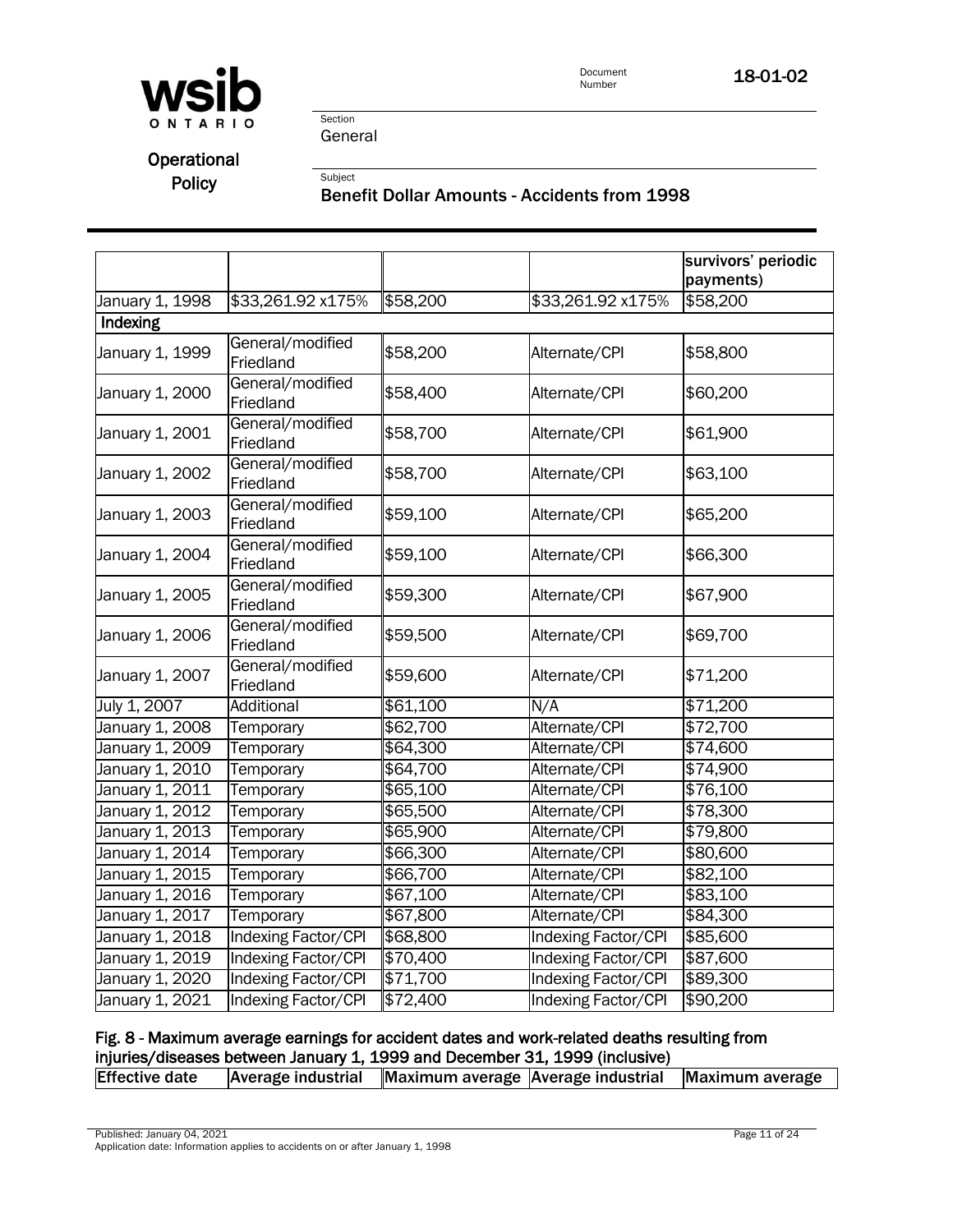

## **Operational**

# Policy<br>Benefit Dollar Amounts - Accidents from 1998

|                               | wage                          | earnings (PLOE) | wage                       | earnings (FLOE,<br>survivors' periodic<br>payments) |
|-------------------------------|-------------------------------|-----------------|----------------------------|-----------------------------------------------------|
| January 1, 1999               | \$33,844.36 x175%             | \$59,200        | \$33,844.36 x175%          | \$59,200                                            |
| Indexing                      |                               |                 |                            |                                                     |
| January 1, 2000               | General/modified<br>Friedland | \$59,400        | Alternate/CPI              | \$60,600                                            |
| January 1, 2001               | General/modified<br>Friedland | \$59,700        | Alternate/CPI              | \$62,300                                            |
| January 1, 2002               | General/modified<br>Friedland | \$59,700        | Alternate/CPI              | \$63,500                                            |
| January 1, 2003               | General/modified<br>Friedland | \$60,100        | Alternate/CPI              | \$65,600                                            |
| January 1, 2004               | General/modified<br>Friedland | \$60,100        | Alternate/CPI              | \$66,700                                            |
| January 1, 2005               | General/modified<br>Friedland | \$60,300        | Alternate/CPI              | \$68,300                                            |
| January 1, 2006               | General/modified<br>Friedland | \$60,500        | Alternate/CPI              | \$70,100                                            |
| January 1, 2007               | General/modified<br>Friedland | \$60,600        | Alternate/CPI              | \$71,600                                            |
| July 1, 2007                  | Additional                    | \$62,200        | N/A                        | \$71,600                                            |
| January 1, 2008               | Temporary                     | \$63,800        | Alternate/CPI              | \$73,100                                            |
| January 1, 2009               | Temporary                     | \$65,400        | Alternate/CPI              | \$75,000                                            |
| January 1, 20 $\overline{10}$ | Temporary                     | \$65,800        | Alternate/CPI              | \$75,300                                            |
| January 1, 2011               | Temporary                     | \$66,200        | Alternate/CPI              | \$76,600                                            |
| January 1, 2012               | Temporary                     | \$66,600        | Alternate/CPI              | \$78,800                                            |
| January 1, 2013               | Temporary                     | \$67,000        | Alternate/CPI              | \$80,300                                            |
| January 1, 2014               | Temporary                     | \$67,400        | Alternate/CPI              | \$81,100                                            |
| January 1, 2015               | Temporary                     | \$67,800        | Alternate/CPI              | \$82,600                                            |
| January 1, 2016               | Temporary                     | \$68,200        | Alternate/CPI              | \$83,600                                            |
| January 1, 2017               | Temporary                     | \$68,900        | Alternate/CPI              | \$84,800                                            |
| January 1, 2018               | <b>Indexing Factor/CPI</b>    | \$69,900        | <b>Indexing Factor/CPI</b> | \$86,100                                            |
| January 1, 2019               | Indexing Factor/CPI           | \$71,500        | <b>Indexing Factor/CPI</b> | $\sqrt{$88,100}$                                    |
| January 1, 2020               | Indexing Factor/CPI           | \$72,900        | <b>Indexing Factor/CPI</b> | \$89,800                                            |
| January 1, 2021               | Indexing Factor/CPI           | \$73,600        | Indexing Factor/CPI        | \$90,700                                            |

### Fig. 9 - Maximum average earnings for accident dates and work-related deaths resulting from injuries/diseases between January 1, 2000 and December 31, 2000 (inclusive)

| <b>Effective date</b> | Average industrial Maximum average Average industrial Maximum average |                 |      |                 |
|-----------------------|-----------------------------------------------------------------------|-----------------|------|-----------------|
|                       | <b>wage</b>                                                           | earnings (PLOE) | wage | earnings (FLOE, |

Published: January 04, 2021 Page 12 of 24 Application date: Information applies to accidents on or after January 1, 1998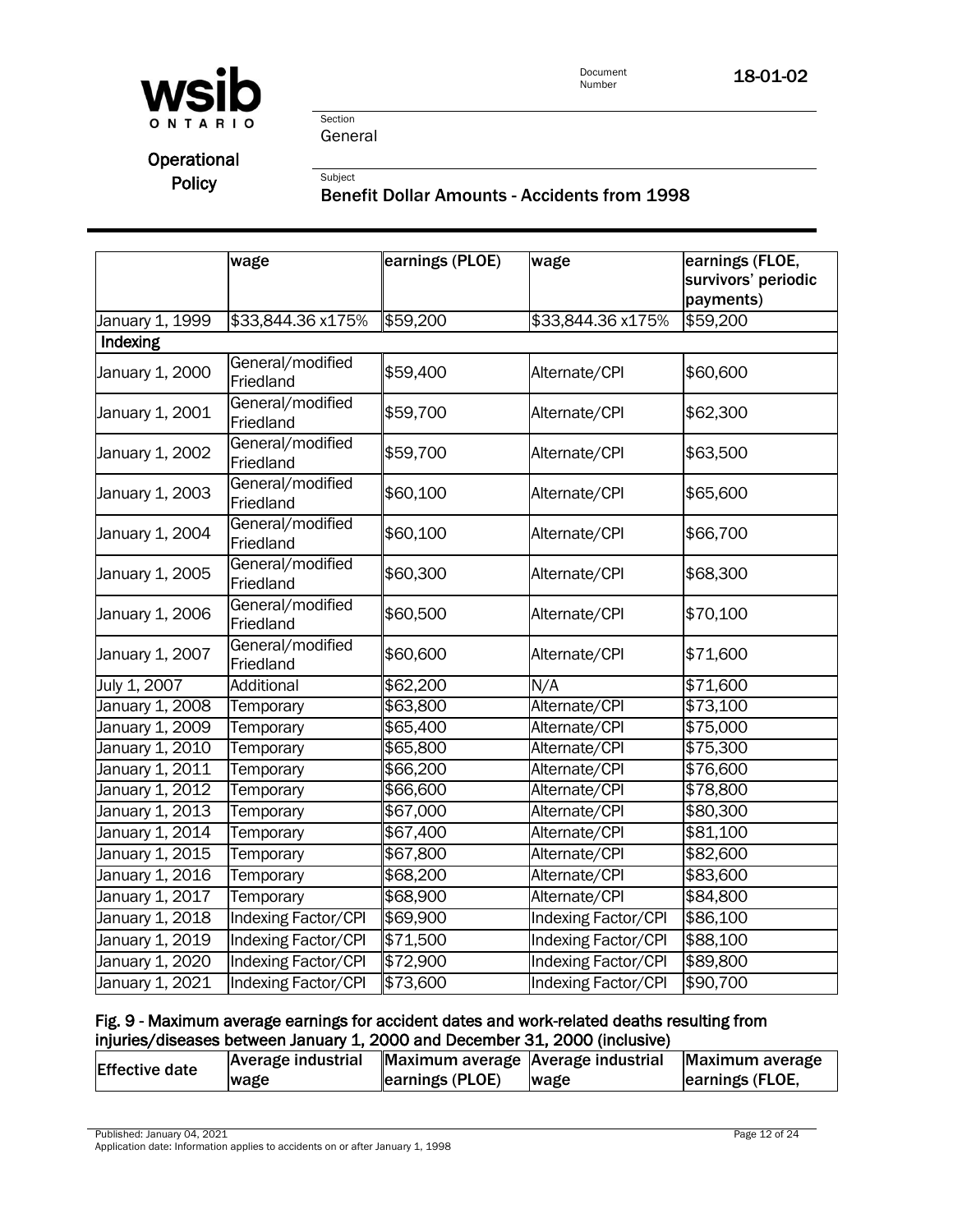

Section General

# **Operational**

# Policy<br>Benefit Dollar Amounts - Accidents from 1998

|                 |                               |          |                     | survivors' periodic<br>payments) |
|-----------------|-------------------------------|----------|---------------------|----------------------------------|
| January 1, 2000 | \$33,878.53 x175%             | \$59,300 | \$33,878.53 x175%   | \$59,300                         |
| Indexing        |                               |          |                     |                                  |
| January 1, 2001 | General/modified<br>Friedland | \$59,600 | Alternate/CPI       | \$61,000                         |
| January 1, 2002 | General/modified<br>Friedland | \$59,600 | Alternate/CPI       | \$62,200                         |
| January 1, 2003 | General/modified<br>Friedland | \$60,000 | Alternate/CPI       | \$64,200                         |
| January 1, 2004 | General/modified<br>Friedland | \$60,000 | Alternate/CPI       | \$65,300                         |
| January 1, 2005 | General/modified<br>Friedland | \$60,200 | Alternate/CPI       | \$66,900                         |
| January 1, 2006 | General/modified<br>Friedland | \$60,400 | Alternate/CPI       | \$68,700                         |
| January 1, 2007 | General/modified<br>Friedland | \$60,500 | Alternate/CPI       | \$70,200                         |
| July 1, 2007    | Additional                    | \$62,100 | N/A                 | \$70,200                         |
| January 1, 2008 | Temporary                     | \$63,700 | Alternate/CPI       | \$71,700                         |
| January 1, 2009 | Temporary                     | \$65,300 | Alternate/CPI       | \$73,500                         |
| January 1, 2010 | Temporary                     | \$65,700 | Alternate/CPI       | \$73,800                         |
| January 1, 2011 | Temporary                     | \$66,100 | Alternate/CPI       | \$75,000                         |
| January 1, 2012 | Temporary                     | \$66,500 | Alternate/CPI       | \$77,100                         |
| January 1, 2013 | Temporary                     | \$66,900 | Alternate/CPI       | \$78,500                         |
| January 1, 2014 | Temporary                     | \$67,300 | Alternate/CPI       | \$79,300                         |
| January 1, 2015 | Temporary                     | \$67,700 | Alternate/CPI       | \$80,800                         |
| January 1, 2016 | Temporary                     | \$68,100 | Alternate/CPI       | \$81,800                         |
| January 1, 2017 | Temporary                     | \$68,800 | Alternate/CPI       | \$83,000                         |
| January 1, 2018 | Indexing Factor/CPI           | \$69,800 | Indexing Factor/CPI | \$84,200                         |
| January 1, 2019 | Indexing Factor/CPI           | \$71,400 | Indexing Factor/CPI | \$86,100                         |
| January 1, 2020 | Indexing Factor/CPI           | \$72,800 | Indexing Factor/CPI | \$87,700                         |
| January 1, 2021 | Indexing Factor/CPI           | \$73,500 | Indexing Factor/CPI | \$88,600                         |

### Fig. 10 - Maximum average earnings for accident dates and work-related deaths resulting from injuries/diseases between January 1, 2001 and December 31, 2001 (inclusive)

| Average industrial                 | Maximum average     |
|------------------------------------|---------------------|
| Maximum average Average industrial | earnings (FLOE,     |
| <b>Effective date</b>              | survivors' periodic |
| earnings (PLOE)                    | <b>Iwage</b>        |
| <b>wage</b>                        | (payments)          |

Published: January 04, 2021 Page 13 of 24 Application date: Information applies to accidents on or after January 1, 1998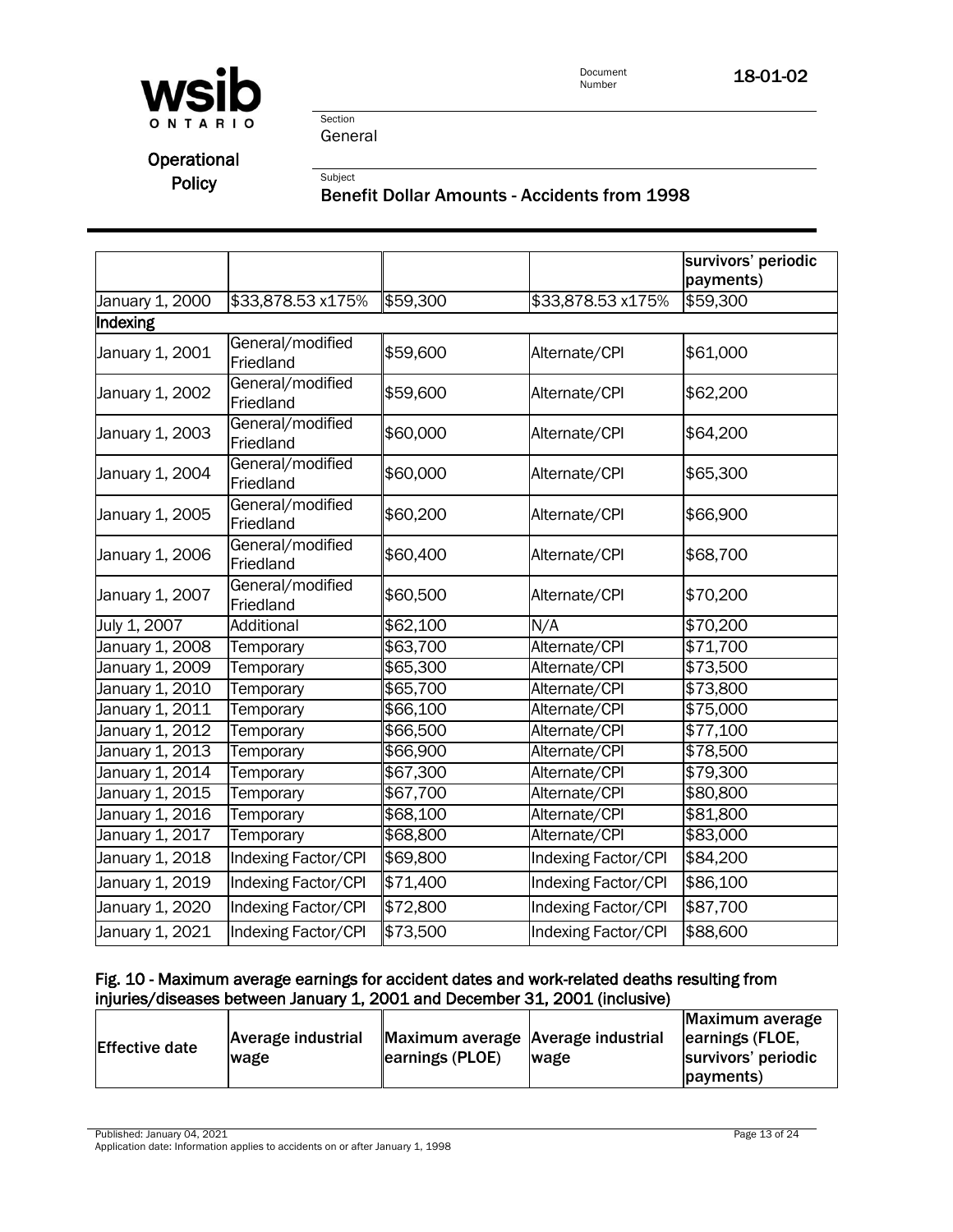

Section General

**Operational** 

# Policy<br>Benefit Dollar Amounts - Accidents from 1998

| January 1, 2001 | \$34,653.10 x175%             | \$60,600 | \$34,653.10 x175%          | \$60,600 |  |  |  |
|-----------------|-------------------------------|----------|----------------------------|----------|--|--|--|
| Indexing        |                               |          |                            |          |  |  |  |
| January 1, 2002 | General/modified<br>Friedland | \$60,600 | Alternate/CPI              | \$61,800 |  |  |  |
| January 1, 2003 | General/modified<br>Friedland | \$61,000 | Alternate/CPI              | \$63,800 |  |  |  |
| January 1, 2004 | General/modified<br>Friedland | \$61,000 | Alternate/CPI              | \$64,900 |  |  |  |
| January 1, 2005 | General/modified<br>Friedland | \$61,200 | Alternate/CPI              | \$66,400 |  |  |  |
| January 1, 2006 | General/modified<br>Friedland | \$61,400 | Alternate/CPI              | \$68,200 |  |  |  |
| January 1, 2007 | General/modified<br>Friedland | \$61,500 | Alternate/CPI              | \$69,700 |  |  |  |
| July 1, 2007    | <b>Additional</b>             | \$63,100 | N/A                        | \$69,700 |  |  |  |
| January 1, 2008 | Temporary                     | \$64,700 | Alternate/CPI              | \$71,100 |  |  |  |
| January 1, 2009 | Temporary                     | \$66,400 | Alternate/CPI              | \$72,900 |  |  |  |
| January 1, 2010 | Temporary                     | \$66,800 | Alternate/CPI              | \$73,200 |  |  |  |
| January 1, 2011 | Temporary                     | \$67,200 | Alternate/CPI              | \$74,400 |  |  |  |
| January 1, 2012 | Temporary                     | \$67,600 | Alternate/CPI              | \$76,500 |  |  |  |
| January 1, 2013 | Temporary                     | \$68,000 | Alternate/CPI              | \$77,900 |  |  |  |
| January 1, 2014 | Temporary                     | \$68,400 | Alternate/CPI              | \$78,700 |  |  |  |
| January 1, 2015 | Temporary                     | \$68,800 | Alternate/CPI              | \$80,200 |  |  |  |
| January 1, 2016 | Temporary                     | \$69,200 | Alternate/CPI              | \$81,200 |  |  |  |
| January 1, 2017 | Temporary                     | \$69,900 | Alternate/CPI              | \$82,400 |  |  |  |
| January 1, 2018 | Indexing Factor/CPI           | \$70,900 | Indexing Factor/CPI        | \$83,600 |  |  |  |
| January 1, 2019 | Indexing Factor/CPI           | \$72,500 | <b>Indexing Factor/CPI</b> | \$85,500 |  |  |  |
| January 1, 2020 | Indexing Factor/CPI           | \$73,900 | <b>Indexing Factor/CPI</b> | \$87,100 |  |  |  |
| January 1, 2021 | <b>Indexing Factor/CPI</b>    | \$74,600 | <b>Indexing Factor/CPI</b> | \$88,000 |  |  |  |

#### Fig. 11 - Maximum average earnings for injuries/diseases and work-related deaths resulting from injuries/diseases between January 1, 2002 to December 31, 2002 (inclusive)

| <b>Effective date</b> | Average industrial<br>wage    | Maximum average Average industrial<br>earnings (PLOE) | wage              | Maximum average<br>earnings (FLOE,<br>survivors' periodic<br>payments) |  |  |
|-----------------------|-------------------------------|-------------------------------------------------------|-------------------|------------------------------------------------------------------------|--|--|
| January 1, 2002       | \$36,920.27 x175%             | \$64,600                                              | \$36,920.27 x175% | \$64,600                                                               |  |  |
| Indexing              |                               |                                                       |                   |                                                                        |  |  |
| January 1, 2003       | General/modified<br>Friedland | \$65,000                                              | Alternate/CPI     | \$66,700                                                               |  |  |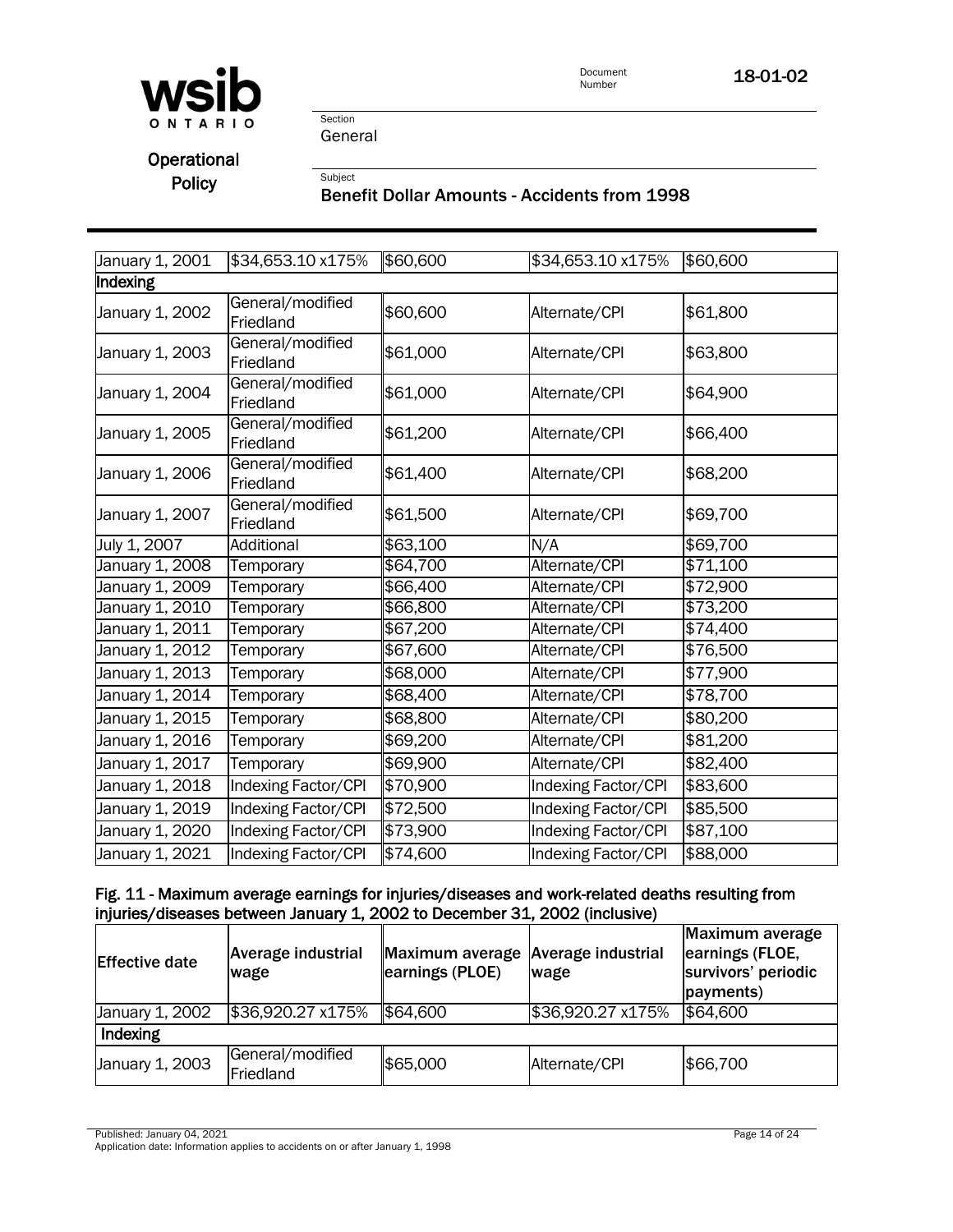

Section General

# **Operational**

# Policy<br>Benefit Dollar Amounts - Accidents from 1998

| January 1, 2004 | General/modified<br>Friedland | \$65,000 | Alternate/CPI       | \$67,800 |
|-----------------|-------------------------------|----------|---------------------|----------|
| January 1, 2005 | General/modified<br>Friedland | \$65,200 | Alternate/CPI       | \$69,400 |
| January 1, 2006 | General/modified<br>Friedland | \$65,400 | Alternate/CPI       | \$71,300 |
| January 1, 2007 | General/modified<br>Friedland | \$65,500 | Alternate/CPI       | \$72,800 |
| July 1, 2007    | Additional                    | \$67,200 | N/A                 | \$72,800 |
| January 1, 2008 | Temporary                     | \$68,900 | Alternate/CPI       | \$74,300 |
| January 1, 2009 | Temporary                     | \$70,700 | Alternate/CPI       | \$76,200 |
| January 1, 2010 | Temporary                     | \$71,100 | Alternate/CPI       | \$76,600 |
| January 1, 2011 | Temporary                     | \$71,500 | Alternate/CPI       | \$77,900 |
| January 1, 2012 | Temporary                     | \$71,900 | Alternate/CPI       | \$80,100 |
| January 1, 2013 | Temporary                     | \$72,300 | Alternate/CPI       | \$81,600 |
| January 1, 2014 | Temporary                     | \$72,700 | Alternate/CPI       | \$82,400 |
| January 1, 2015 | Temporary                     | \$73,100 | Alternate/CPI       | \$83,900 |
| January 1, 2016 | Temporary                     | \$73,500 | Alternate/CPI       | \$85,000 |
| January 1, 2017 | Temporary                     | \$74,300 | Alternate/CPI       | \$86,200 |
| January 1, 2018 | Indexing Factor/CPI           | \$75,400 | Indexing Factor/CPI | \$87,500 |
| January 1, 2019 | Indexing Factor/CPI           | \$77,100 | Indexing Factor/CPI | \$89,500 |
| January 1, 2020 | Indexing Factor/CPI           | \$78,600 | Indexing Factor/CPI | \$91,200 |
| January 1, 2021 | Indexing Factor/CPI           | \$79,400 | Indexing Factor/CPI | \$92,100 |

### Fig. 12 - Maximum average earnings for accident dates and work-related deaths resulting from injuries/diseases between January 1, 2003 and December 31, 2003 (inclusive)

| <b>Effective date</b> | <b>Average industrial</b><br>wage | Maximum average<br>earnings (PLOE) | <b>Average industrial</b><br>wage | Maximum average<br>earnings (FLOE,<br>survivors' periodic<br>payments) |
|-----------------------|-----------------------------------|------------------------------------|-----------------------------------|------------------------------------------------------------------------|
| January 1, 2003       | \$37,476.11 x175%                 | \$65,600                           | \$37,476.11 x175%                 | \$65,600                                                               |
| Indexing              |                                   |                                    |                                   |                                                                        |
| January 1, 2004       | General/modified<br>Friedland     | \$65,600                           | Alternate/CPI                     | \$66,700                                                               |
| January 1, 2005       | General/modified<br>Friedland     | \$65,800                           | Alternate/CPI                     | \$68,300                                                               |
| January 1, 2006       | General/modified<br>Friedland     | \$66,000                           | Alternate/CPI                     | \$70,100                                                               |
| January 1, 2007       | General/modified<br>Friedland     | \$66,100                           | Alternate/CPI                     | \$71,600                                                               |
| July 1, 2007          | Additional                        | \$67,800                           | N/A                               | \$71,600                                                               |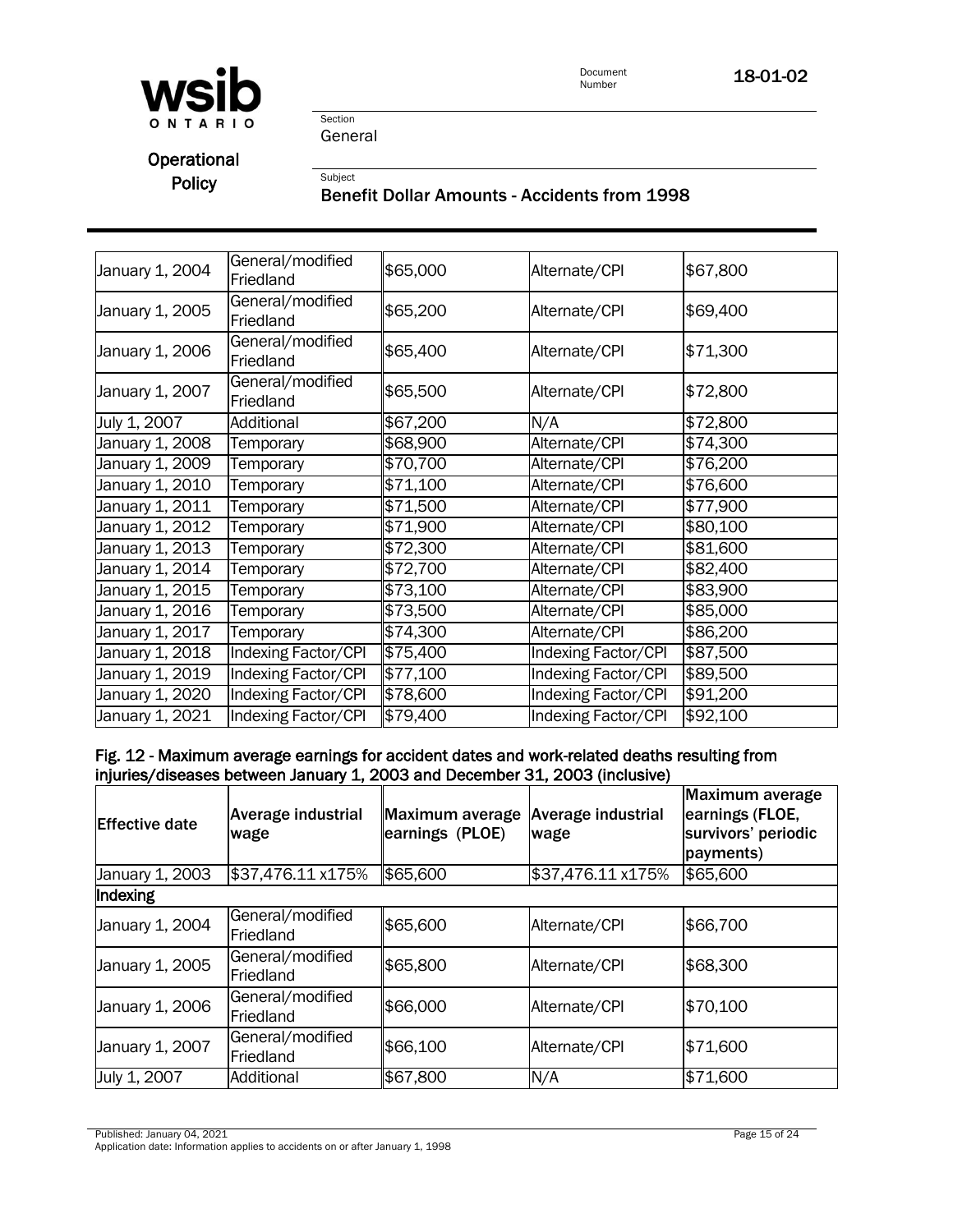



Section General

**Operational** 

# Policy<br>Benefit Dollar Amounts - Accidents from 1998

| January 1, 2008              | Temporary           | \$69,500 | Alternate/CPI       | \$73,100 |
|------------------------------|---------------------|----------|---------------------|----------|
| January 1, 2009              | Temporary           | \$71,300 | Alternate/CPI       | \$75,000 |
| January 1, 2010              | Temporary           | \$71,700 | Alternate/CPI       | \$75,300 |
| January 1, 2011              | Temporary           | \$72,100 | Alternate/CPI       | \$76,600 |
| January 1, 2012              | Temporary           | \$72,500 | Alternate/CPI       | \$78,800 |
| January 1, 2013              | Temporary           | \$72,900 | Alternate/CPI       | \$80,300 |
| January 1, 2014              | Temporary           | \$73,300 | Alternate/CPI       | \$81,100 |
| January 1, 2015              | Temporary           | \$73,700 | Alternate/CPI       | \$82,600 |
| January 1, 2016              | Temporary           | \$74,100 | Alternate/CPI       | \$83,600 |
| January 1, 2017              | Temporary           | \$74,900 | Alternate/CPI       | \$84,800 |
| January 1, 2018              | Indexing Factor/CPI | \$76,000 | Indexing Factor/CPI | \$86,100 |
| January 1, $20\overline{19}$ | Indexing Factor/CPI | \$77,700 | Indexing Factor/CPI | \$88,100 |
| January 1, 2020              | Indexing Factor/CPI | \$79,200 | Indexing Factor/CPI | \$89,800 |
| January 1, 2021              | Indexing Factor/CPI | \$80,000 | Indexing Factor/CPI | \$90,700 |

### Fig. 13 - Maximum average earnings for accident dates and work-related deaths resulting from injuries/diseases between January 1, 2004 and December 31, 2004 (inclusive)

| <b>Effective date</b> | Average industrial<br>wage    | Maximum average<br>earnings (PLOE) | Average industrial<br>wage | Maximum average<br>earnings (FLOE,<br>survivors' periodic<br>payments) |  |
|-----------------------|-------------------------------|------------------------------------|----------------------------|------------------------------------------------------------------------|--|
| January 1, 2004       | \$38,160.73 x175%             | \$66,800                           | \$38,160.73 x175%          | \$66,800                                                               |  |
| Indexing              |                               |                                    |                            |                                                                        |  |
| January 1, 2005       | General/modified<br>Friedland | \$67,000                           | Alternate/CPI              | \$68,400                                                               |  |
| January 1, 2006       | General/modified<br>Friedland | \$67,300                           | Alternate/CPI              | \$70,200                                                               |  |
| January 1, 2007       | General/modified<br>Friedland | \$67,400                           | Alternate/CPI              | \$71,700                                                               |  |
| July 1, 2007          | Additional                    | \$69,100                           | N/A                        | \$71,700                                                               |  |
| January 1, 2008       | Temporary                     | \$70,900                           | Alternate/CPI              | \$73,200                                                               |  |
| January 1, 2009       | Temporary                     | \$72,700                           | Alternate/CPI              | \$75,100                                                               |  |
| January 1, 2010       | Temporary                     | \$73,100                           | Alternate/CPI              | \$75,400                                                               |  |
| January 1, 2011       | Temporary                     | \$73,500                           | Alternate/CPI              | \$76,700                                                               |  |
| January 1, 2012       | <b>Femporary</b>              | \$73,900                           | Alternate/CPI              | \$78,900                                                               |  |
| January 1, 2013       | Temporary                     | \$74,300                           | Alternate/CPI              | \$80,400                                                               |  |
| January 1, 2014       | Temporary                     | \$74,700                           | Alternate/CPI              | \$81,200                                                               |  |
| January 1, 2015       | Temporary                     | \$75,100                           | Alternate/CPI              | \$82,700                                                               |  |
| January 1, 2016       | Temporary                     | \$75,500                           | Alternate/CPI              | \$83,700                                                               |  |
| January 1, 2017       | Temporary                     | \$76,300                           | Alternate/CPI              | \$84,900                                                               |  |
| January 1, 2018       | Indexing Factor/CPI           | \$77,400                           | Indexing Factor/CPI        | \$86,200                                                               |  |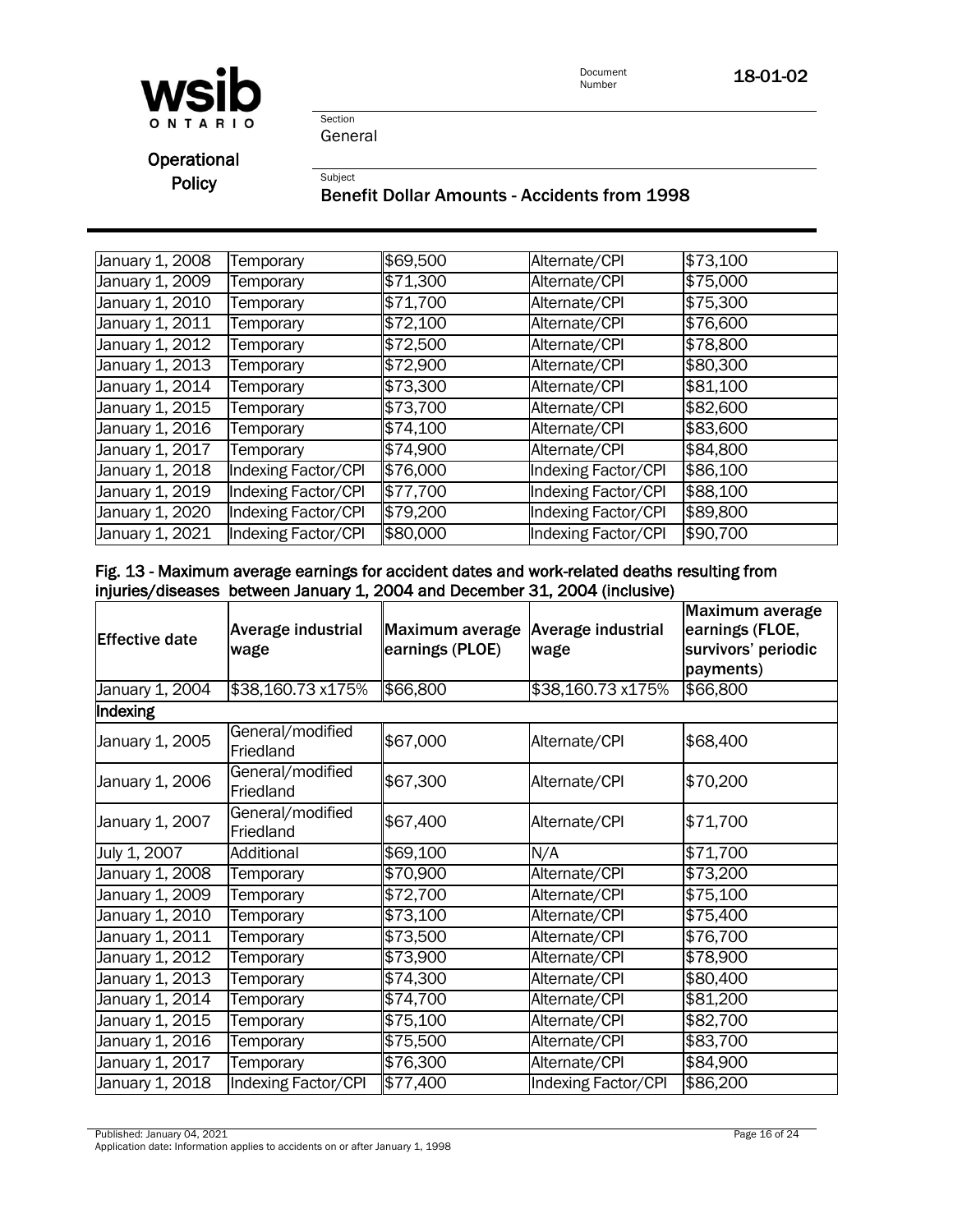

Section General

**Operational** 

# Policy<br>Benefit Dollar Amounts - Accidents from 1998

| $\vert$ January 1, 2019 $\vert$ Indexing Factor/CPI $\vert$ \$79,200 | Indexing Factor/CPI $$88,200$ |  |
|----------------------------------------------------------------------|-------------------------------|--|
| $\vert$ January 1, 2020 $\vert$ Indexing Factor/CPI $\vert$ \$80,700 | Indexing Factor/CPI $$89,900$ |  |
| $\vert$ January 1, 2021 $\vert$ Indexing Factor/CPI $\vert$ \$81,500 | Indexing Factor/CPI \$90,800  |  |

### Fig. 14 - Maximum average earnings for accident dates and work-related deaths resulting from injuries/diseases between January 1, 2005 and December 31, 2005 (inclusive)

| <b>Effective date</b> | Average industrial<br>wage    | Maximum average<br>earnings (PLOE) | Average industrial<br>wage | <b>Maximum average</b><br>earnings (FLOE,<br>survivors' periodic<br>payments) |
|-----------------------|-------------------------------|------------------------------------|----------------------------|-------------------------------------------------------------------------------|
| January 1, 2005       | \$38,713.99 x175%             | \$67,700                           | \$38,713.99 x175%          | \$67,700                                                                      |
| Indexing              |                               |                                    |                            |                                                                               |
| January 1, 2006       | General/modified<br>Friedland | \$68,000                           | Alternate/CPI              | \$69,500                                                                      |
| January 1, 2007       | General/modified<br>Friedland | \$68,100                           | Alternate/CPI              | \$71,000                                                                      |
| July 1, 2007          | Additional                    | \$69,900                           | N/A                        | \$71,000                                                                      |
| January 1, 2008       | Temporary                     | \$71,700                           | Alternate/CPI              | \$72,500                                                                      |
| January 1, 2009       | Temporary                     | \$73,500                           | Alternate/CPI              | \$74,400                                                                      |
| January 1, 2010       | Temporary                     | \$73,900                           | Alternate/CPI              | \$74,700                                                                      |
| January 1, 2011       | Temporary                     | \$74,300                           | Alternate/CPI              | \$75,900                                                                      |
| January 1, 2012       | Temporary                     | \$74,700                           | Alternate/CPI              | \$78,100                                                                      |
| January 1, 2013       | Temporary                     | \$75,100                           | Alternate/CPI              | \$79,600                                                                      |
| January 1, 2014       | Temporary                     | \$75,500                           | Alternate/CPI              | \$80,400                                                                      |
| January 1, 2015       | Temporary                     | \$75,900                           | Alternate/CPI              | \$81,900                                                                      |
| January 1, 2016       | Temporary                     | \$76,300                           | Alternate/CPI              | \$82,900                                                                      |
| January 1, 2017       | Temporary                     | \$77,100                           | Alternate/CPI              | \$84,100                                                                      |
| January 1, 2018       | Indexing Factor/CPI           | \$78,300                           | Indexing Factor/CPI        | \$85,400                                                                      |
| January 1, 2019       | Indexing Factor/CPI           | \$80,100                           | Indexing Factor/CPI        | \$87,400                                                                      |
| January 1, 2020       | <b>Indexing Factor/CPI</b>    | \$81,600                           | Indexing Factor/CPI        | \$89,100                                                                      |
| January 1, 2021       | Indexing Factor/CPI           | \$82,400                           | Indexing Factor/CPI        | \$90,000                                                                      |

### Fig. 15 - Maximum average earnings for accident dates and work-related deaths resulting from injuries/diseases between January 1, 2006 and December 31, 2006 (inclusive)

| <b>Effective date</b> | <b>Average industrial</b><br>wage | Maximum average Average industrial<br>earnings (PLOE) | wage              | Maximum average<br>earnings (FLOE,<br>survivors' periodic<br>payments) |
|-----------------------|-----------------------------------|-------------------------------------------------------|-------------------|------------------------------------------------------------------------|
| January 1, 2006       | \$39,682.28 x175%                 | \$69,400                                              | \$39,682.28 x175% | \$69,400                                                               |
| Indexing              |                                   |                                                       |                   |                                                                        |
| January 1, 2007       | General/modified                  | \$69,500                                              | Alternate/CPI     | \$70,900                                                               |

Published: January 04, 2021 Page 17 of 24

Application date: Information applies to accidents on or after January 1, 1998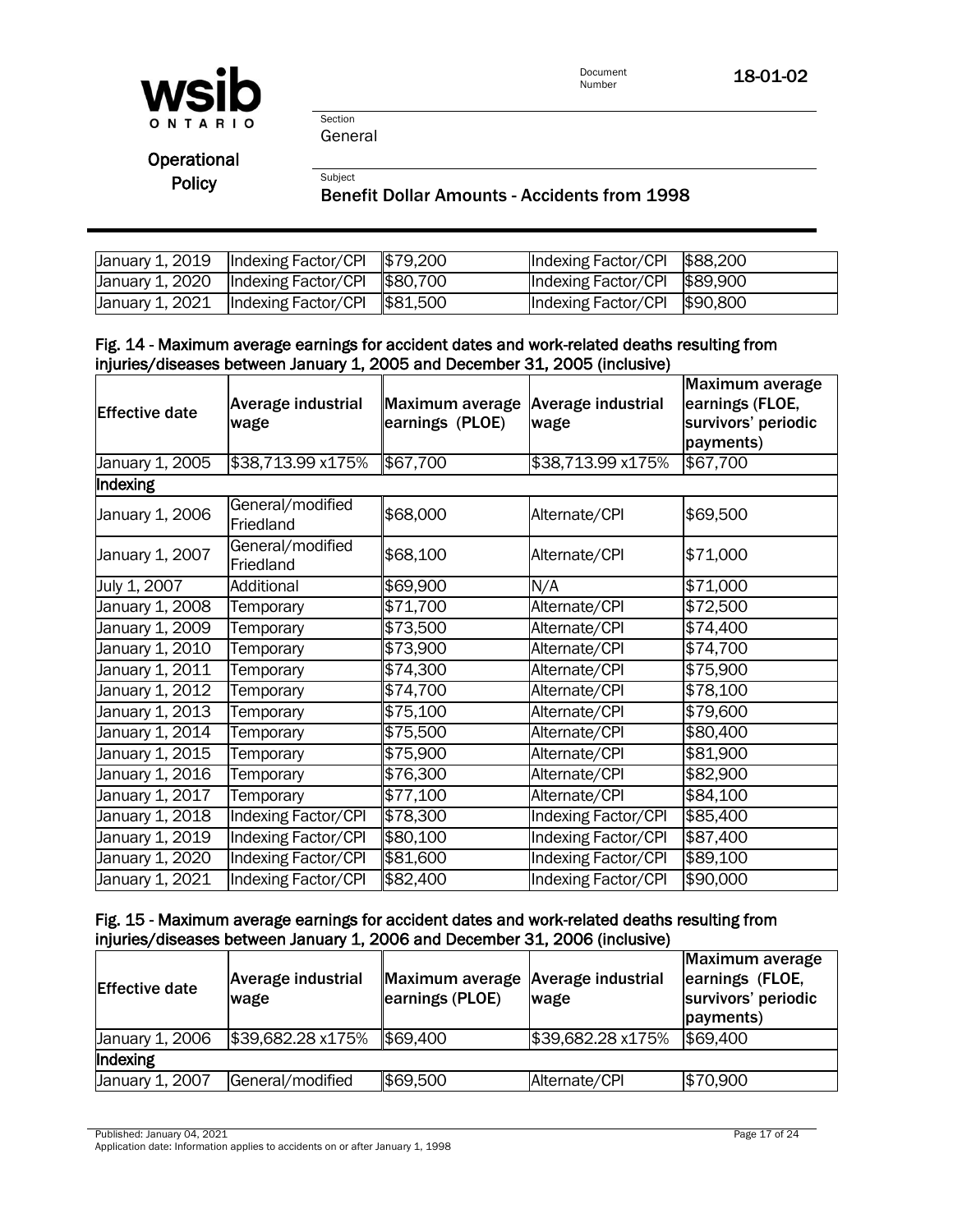



# **Operational**

# Policy<br>Benefit Dollar Amounts - Accidents from 1998

|                 | Friedland           |          |                            |          |
|-----------------|---------------------|----------|----------------------------|----------|
| July 1, 2007    | Additional          | \$71,300 | N/A                        | \$70,900 |
| January 1, 2008 | Temporary           | \$73,100 | Alternate/CPI              | \$72,400 |
| January 1, 2009 | Temporary           | \$75,000 | Alternate/CPI              | \$74,300 |
| January 1, 2010 | Temporary           | \$75,400 | Alternate/CPI              | \$74,600 |
| January 1, 2011 | Temporary           | \$75,800 | Alternate/CPI              | \$75,800 |
| January 1, 2012 | Temporary           | \$76,200 | Alternate/CPI              | \$78,000 |
| January 1, 2013 | Temporary           | \$76,600 | Alternate/CPI              | \$79,500 |
| January 1, 2014 | Temporary           | \$77,000 | Alternate/CPI              | \$80,300 |
| January 1, 2015 | Temporary           | \$77,400 | Alternate/CPI              | \$81,800 |
| January 1, 2016 | Temporary           | \$77,800 | Alternate/CPI              | \$82,800 |
| January 1, 2017 | Temporary           | \$78,600 | Alternate/CPI              | \$84,000 |
| January 1, 2018 | Indexing Factor/CPI | \$79,800 | <b>Indexing Factor/CPI</b> | \$85,300 |
| January 1, 2019 | Indexing Factor/CPI | \$81,600 | Indexing Factor/CPI        | \$87,300 |
| January 1, 2020 | Indexing Factor/CPI | \$83,200 | Indexing Factor/CPI        | \$89,000 |
| January 1, 2021 | Indexing Factor/CPI | \$84,000 | Indexing Factor/CPI        | \$89,900 |

### Fig. 16 - Maximum average earnings for accident dates and work-related deaths resulting from injuries/diseases between January 1, 2007 and December 31, 2007 (inclusive)

| <b>Effective date</b> | Average industrial<br>wage | Maximum average<br>earnings (PLOE) | <b>Average industrial</b><br>wage | Maximum average<br>earnings (FLOE,<br>survivors' periodic<br>payments) |
|-----------------------|----------------------------|------------------------------------|-----------------------------------|------------------------------------------------------------------------|
| January 1, 2007       | \$41,019.72 x175%          | \$71,800                           | \$41,019.72 x175%                 | \$71,800                                                               |
| Indexing              |                            |                                    |                                   |                                                                        |
| January 1, 2008       | Temporary                  | \$73,600                           | Alternate/CPI                     | \$73,300                                                               |
| January 1, 2009       | Temporary                  | \$75,500                           | Alternate/CPI                     | \$75,200                                                               |
| January 1, 2010       | Temporary                  | \$75,900                           | Alternate/CPI                     | \$75,600                                                               |
| January 1, 2011       | Temporary                  | \$76,300                           | Alternate/CPI                     | \$76,900                                                               |
| January 1, 2012       | Temporary                  | \$76,700                           | Alternate/CPI                     | \$79,100                                                               |
| January 1, 2013       | Temporary                  | \$77,100                           | Alternate/CPI                     | \$80,600                                                               |
| January 1, 2014       | Temporary                  | \$77,500                           | Alternate/CPI                     | \$81,400                                                               |
| January 1, 2015       | Temporary                  | \$77,900                           | Alternate/CPI                     | \$82,900                                                               |
| January 1, 2016       | Temporary                  | \$78,300                           | Alternate/CPI                     | \$83,900                                                               |
| January 1, 2017       | Temporary                  | \$79,100                           | Alternate/CPI                     | \$85,100                                                               |
| January 1, 2018       | Indexing Factor/CPI        | \$80,300                           | Indexing Factor/CPI               | \$86,400                                                               |
| January 1, 2019       | Indexing Factor/CPI        | \$82,100                           | Indexing Factor/CPI               | \$88,400                                                               |
| January 1, 2020       | Indexing Factor/CPI        | \$83,700                           | <b>Indexing Factor/CPI</b>        | \$90,100                                                               |
| January 1, 2021       | Indexing Factor/CPI        | \$84,500                           | Indexing Factor/CPI               | \$91,000                                                               |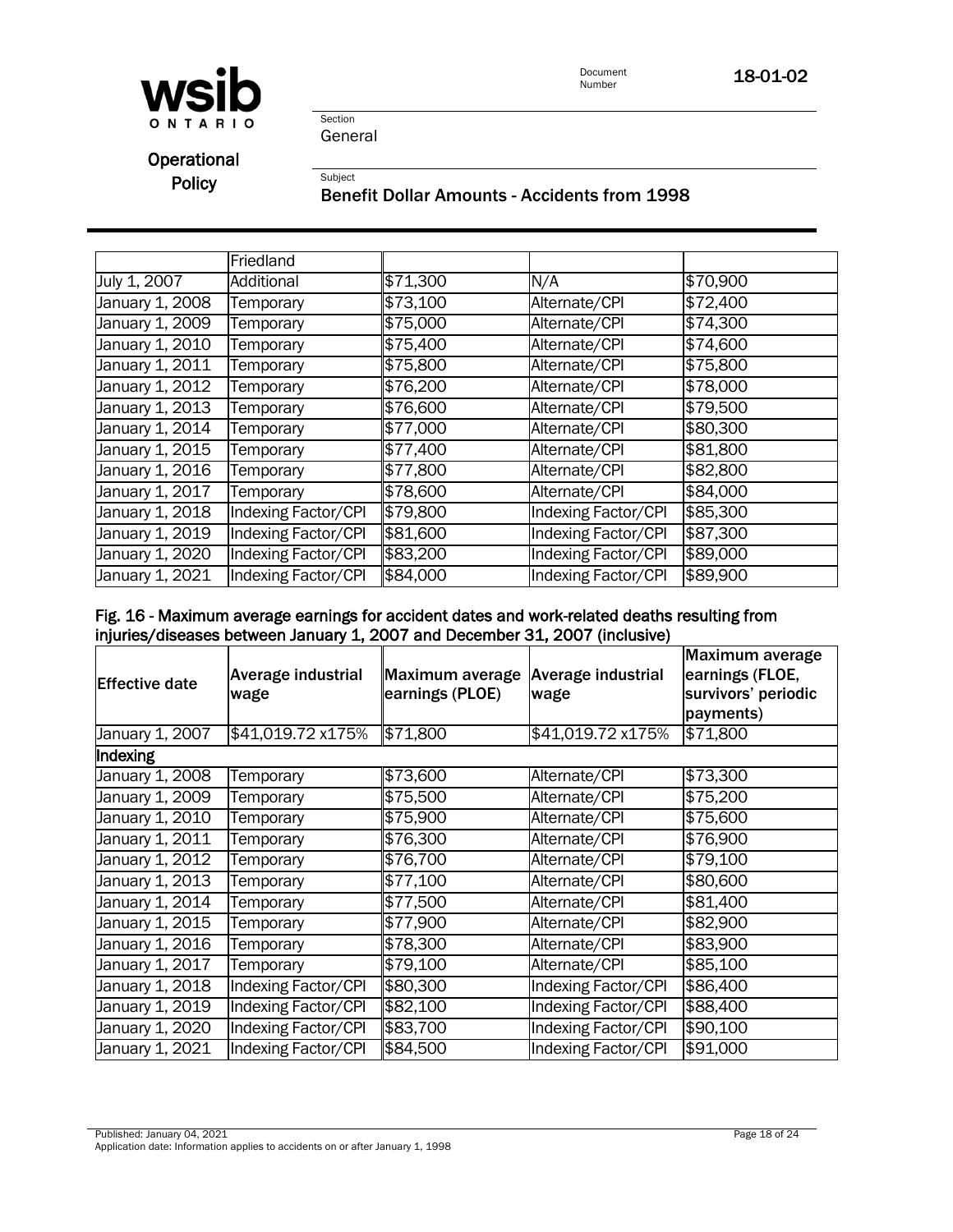

**Operational** 

Policy<br>Benefit Dollar Amounts - Accidents from 1998

### Fig. 17 - Maximum average earnings for accident dates and work-related deaths resulting from injuries/diseases between January 1, 2008 and December 31, 2008 (inclusive)

| <b>Effective date</b> | <b>Average industrial</b><br>wage | Maximum average<br>earnings (PLOE) | Average industrial<br>wage | Maximum average<br>earnings (FLOE,<br>survivors' periodic<br>payments) |
|-----------------------|-----------------------------------|------------------------------------|----------------------------|------------------------------------------------------------------------|
| January 1, 2008       | \$41,909.61 x175%                 | \$73,300                           | \$41,909.61 x175%          | \$73,300                                                               |
| Indexing              |                                   |                                    |                            |                                                                        |
| January 1, 2009       | Temporary                         | \$75,200                           | Alternate/CPI              | \$75,200                                                               |
| January 1, 2010       | Temporary                         | \$75,600                           | Alternate/CPI              | \$75,600                                                               |
| January 1, 2011       | Temporary                         | \$76,000                           | Alternate/CPI              | \$76,900                                                               |
| January 1, 2012       | Temporary                         | \$76,400                           | Alternate/CPI              | \$79,100                                                               |
| January 1, 2013       | Temporary                         | \$76,800                           | Alternate/CPI              | \$80,600                                                               |
| January 1, 2014       | Temporary                         | \$77,200                           | Alternate/CPI              | \$81,400                                                               |
| January 1, 2015       | Temporary                         | \$77,600                           | Alternate/CPI              | \$82,900                                                               |
| January 1, 2016       | Temporary                         | \$78,000                           | Alternate/CPI              | \$83,900                                                               |
| January 1, 2017       | Temporary                         | \$78,800                           | Alternate/CPI              | \$85,100                                                               |
| January 1, 2018       | Indexing Factor/CPI               | \$80,000                           | Indexing Factor/CPI        | \$86,400                                                               |
| January 1, 2019       | Indexing Factor/CPI               | \$81,800                           | Indexing Factor/CPI        | \$88,400                                                               |
| January 1, 2020       | <b>Indexing Factor/CPI</b>        | \$83,400                           | <b>Indexing Factor/CPI</b> | \$90,100                                                               |
| January 1, 2021       | Indexing Factor/CPI               | \$84,200                           | Indexing Factor/CPI        | \$91,000                                                               |

### Fig. 18 - Maximum average earnings for accident dates and work-related deaths resulting from injuries/diseases between January 1, 2009 and December 31, 2009 (inclusive)

| <b>Effective date</b> | Average industrial<br>wage | Maximum average<br>earnings (PLOE) | <b>Average industrial</b><br>wage | Maximum average<br>earnings (FLOE,<br>survivors' periodic<br>payments) |
|-----------------------|----------------------------|------------------------------------|-----------------------------------|------------------------------------------------------------------------|
| January 1, 2009       | \$42,656.51 x175%          | \$74,600                           | \$42,656.51 x175%                 | \$74,600                                                               |
| Indexing              |                            |                                    |                                   |                                                                        |
| January 1, 2010       | Temporary                  | \$75,000                           | Alternate/CPI                     | \$74,900                                                               |
| January 1, 2011       | Temporary                  | \$75,400                           | Alternate/CPI                     | \$76,100                                                               |
| January 1, 2012       | Temporary                  | \$75,800                           | Alternate/CPI                     | \$78,300                                                               |
| January 1, 2013       | Temporary                  | \$76,200                           | Alternate/CPI                     | \$79,800                                                               |
| January 1, 2014       | Temporary                  | \$76,600                           | Alternate/CPI                     | \$80,600                                                               |
| January 1, 2015       | Temporary                  | \$77,000                           | Alternate/CPI                     | \$82,100                                                               |
| January 1, 2016       | Temporary                  | \$77,400                           | Alternate/CPI                     | \$83,100                                                               |
| January 1, 2017       | Temporary                  | \$78,200                           | Alternate/CPI                     | \$84,300                                                               |
| January 1, 2018       | Indexing Factor/CPI        | \$79,400                           | Indexing Factor/CPI               | \$85,600                                                               |
| January 1, 2019       | Indexing Factor/CPI        | \$81,200                           | Indexing Factor/CPI               | \$87,600                                                               |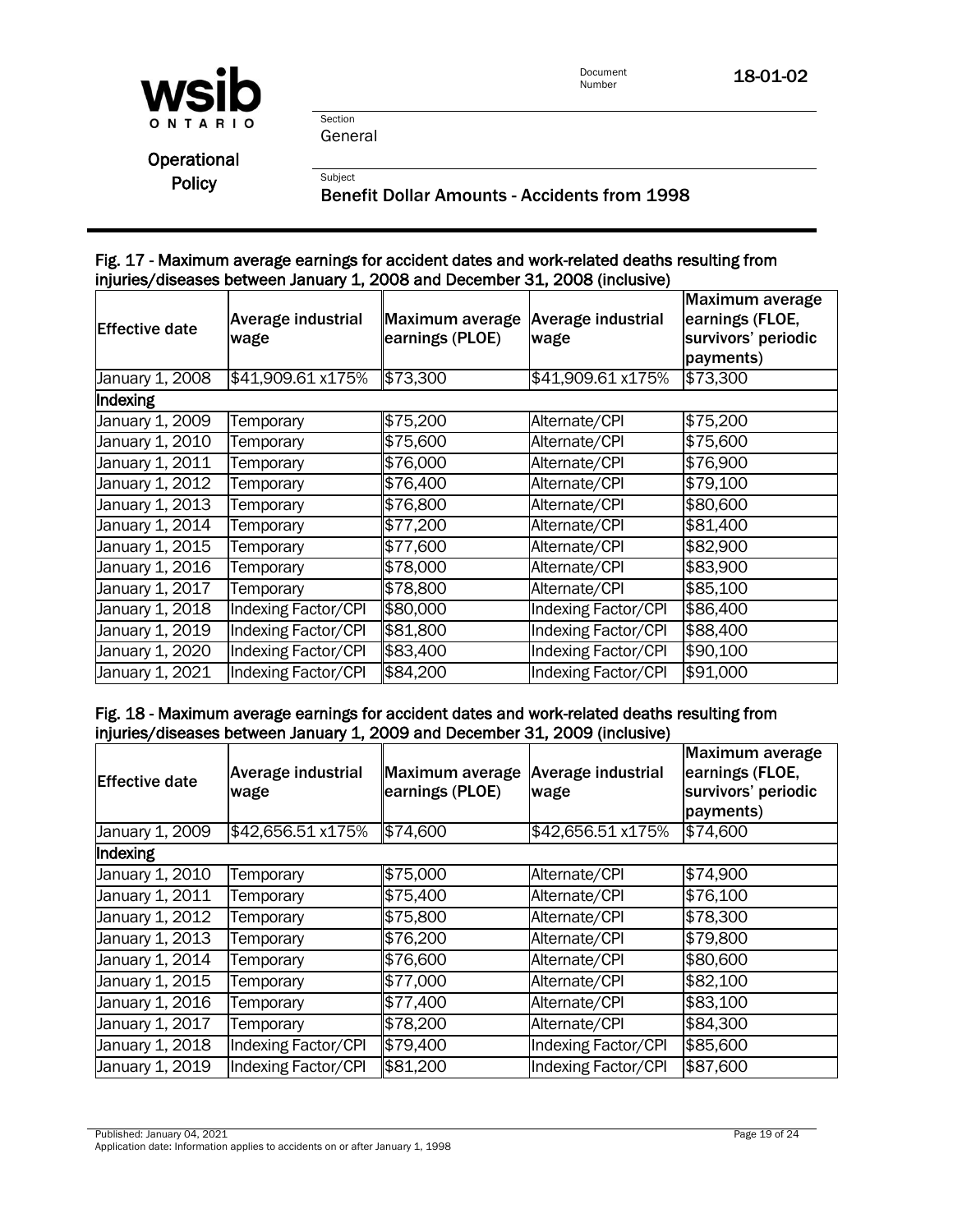

Section General

**Operational** 

# Policy<br>Benefit Dollar Amounts - Accidents from 1998

| January 1, 2020   Indexing Factor/CPI   \$82,700                     | Indexing Factor/CPI 589,300  |  |
|----------------------------------------------------------------------|------------------------------|--|
| $\vert$ January 1, 2021 $\vert$ Indexing Factor/CPI $\vert$ \$83,500 | Indexing Factor/CPI \$90,200 |  |

### Fig. 19 - Maximum average earnings for accident dates and work-related deaths resulting from injuries/diseases between January 1, 2010 and December 31, 2010 (inclusive)

| <b>Effective date</b>         | <b>Average industrial</b><br>wage | Maximum average<br>earnings (PLOE) | <b>Average industrial</b><br>wage | Maximum average<br>earnings (FLOE,<br>survivors' periodic<br>payments) |
|-------------------------------|-----------------------------------|------------------------------------|-----------------------------------|------------------------------------------------------------------------|
| January 1, 2010               | \$44,320.91 x175%                 | \$77,600                           | \$44,320.91 x175%                 | \$77,600                                                               |
| Indexing                      |                                   |                                    |                                   |                                                                        |
| January 1, 2011               | Temporary                         | \$78,000                           | Alternate/CPI                     | \$78,900                                                               |
| January 1, 2012               | Temporary                         | \$78,400                           | Alternate/CPI                     | \$81,200                                                               |
| January 1, 20 $1\overline{3}$ | Temporary                         | \$78,800                           | Alternate/CPI                     | \$82,700                                                               |
| January 1, 2014               | Temporary                         | \$79,200                           | Alternate/CPI                     | \$83,500                                                               |
| January 1, 2015               | Temporary                         | \$79,600                           | Alternate/CPI                     | \$85,100                                                               |
| January 1, 2016               | Temporary                         | \$80,000                           | Alternate/CPI                     | \$86,200                                                               |
| January 1, 2017               | Temporary                         | \$80,800                           | Alternate/CPI                     | \$87,500                                                               |
| January 1, 2018               | Indexing Factor/CPI               | \$82,000                           | Indexing Factor/CPI               | \$88,800                                                               |
| January 1, 2019               | Indexing Factor/CPI               | \$83,900                           | <b>Indexing Factor/CPI</b>        | \$90,800                                                               |
| January 1, 2020               | Indexing Factor/CPI               | \$85,500                           | Indexing Factor/CPI               | \$92,500                                                               |
| January 1, 2021               | Indexing Factor/CPI               | \$86,400                           | Indexing Factor/CPI               | \$93,400                                                               |

### Fig. 20 - Maximum average earnings for accident dates and work-related deaths resulting from injuries/diseases between January 1, 2011 and December 31, 2011 (inclusive)

| <b>Effective date</b>        | <b>Average industrial</b><br>wage | <b>Maximum average</b><br>earnings (PLOE) | Average industrial<br>wage | Maximum average<br>earnings (FLOE,<br>survivors' periodic<br>payments) |
|------------------------------|-----------------------------------|-------------------------------------------|----------------------------|------------------------------------------------------------------------|
| January 1, 2011              | \$45,493.08 x175%                 | \$79,600                                  | \$45,493.08 x175%          | \$79,600                                                               |
| Indexing                     |                                   |                                           |                            |                                                                        |
| January 1, $20\overline{12}$ | Temporary                         | \$80,000                                  | Alternate/CPI              | \$81,900                                                               |
| January 1, 2013              | Temporary                         | \$80,400                                  | Alternate/CPI              | \$83,400                                                               |
| January 1, 2014              | Temporary                         | \$80,900                                  | Alternate/CPI              | \$84,200                                                               |
| January 1, 2015              | Temporary                         | \$81,400                                  | Alternate/CPI              | \$85,800                                                               |
| January 1, 2016              | Temporary                         | \$81,900                                  | Alternate/CPI              | \$86,900                                                               |
| January 1, 2017              | Temporary                         | \$82,800                                  | Alternate/CPI              | \$88,200                                                               |
| January 1, 2018              | Indexing Factor/CPI               | \$84,000                                  | Indexing Factor/CPI        | \$89,500                                                               |
| January 1, 2019              | Indexing Factor/CPI               | \$85,900                                  | Indexing Factor/CPI        | \$91,600                                                               |
| January 1, 2020              | Indexing Factor/CPI               | \$87,500                                  | Indexing Factor/CPI        | \$93,300                                                               |
| January 1, 2021              | Indexing Factor/CPI               | \$88,400                                  | Indexing Factor/CPI        | \$94,200                                                               |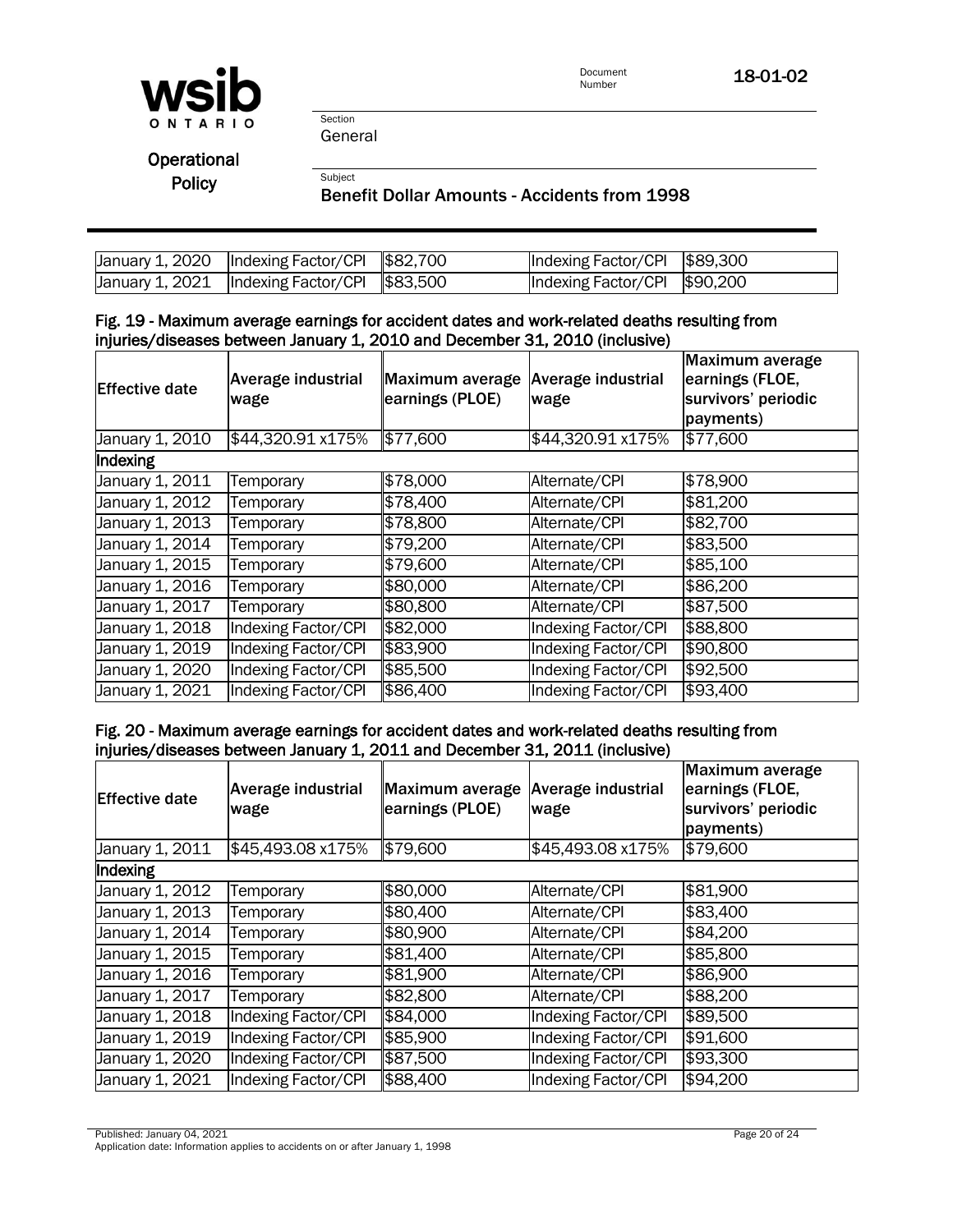

**Operational** 

Policy<br>Benefit Dollar Amounts - Accidents from 1998

#### Fig. 21 - Maximum average earnings for accident dates and work-related deaths resulting from injuries/diseases between January 1, 2012 and December 31, 2012 (inclusive)

| <b>Effective date</b> | Average industrial<br>wage | Maximum average<br>earnings (PLOE) | <b>Average industrial</b><br>wage | Maximum average<br>earnings (FLOE,<br>survivors' periodic<br>payments) |
|-----------------------|----------------------------|------------------------------------|-----------------------------------|------------------------------------------------------------------------|
| January 1, 2012       | \$46,698.10 x175%          | \$81,700                           | \$46,698.10 x175%                 | \$81,700                                                               |
| Indexing              |                            |                                    |                                   |                                                                        |
| January 1, 2013       | Temporary                  | \$82,200                           | Alternate/CPI                     | \$83,200                                                               |
| January 1, 2014       | Temporary                  | \$82,700                           | Alternate/CPI                     | \$84,000                                                               |
| January 1, 2015       | Temporary                  | \$83,200                           | Alternate/CPI                     | \$85,600                                                               |
| January 1, 2016       | Temporary                  | \$83,700                           | Alternate/CPI                     | \$86,700                                                               |
| January 1, 2017       | Temporary                  | \$84,600                           | Alternate/CPI                     | \$88,000                                                               |
| January 1, 2018       | Indexing Factor/CPI        | \$85,900                           | Indexing Factor/CPI               | \$89,300                                                               |
| January 1, 2019       | Indexing Factor/CPI        | \$87,900                           | Indexing Factor/CPI               | \$91,400                                                               |
| January 1, 2020       | <b>Indexing Factor/CPI</b> | \$89,600                           | Indexing Factor/CPI               | \$93,100                                                               |
| January 1, 2021       | Indexing Factor/CPI        | \$90,500                           | Indexing Factor/CPI               | \$94,000                                                               |

#### Fig. 22 - Maximum average earnings for accident dates and work-related deaths resulting from injuries/diseases between January 1, 2013 and December 31, 2013 (inclusive)

| <b>Effective date</b>         | <b>Average industrial</b><br>wage | Maximum average<br>earnings (PLOE) | Average industrial<br>wage | Maximum average<br>earnings (FLOE,<br>survivors' periodic<br>payments) |
|-------------------------------|-----------------------------------|------------------------------------|----------------------------|------------------------------------------------------------------------|
| January 1, 2013               | \$47,557.94 x175%                 | \$83,200                           | \$47,557.94 x175%          | \$83,200                                                               |
| Indexing                      |                                   |                                    |                            |                                                                        |
| January 1, 20 $\overline{14}$ | Temporary                         | \$83,700                           | Alternate/CPI              | \$84,000                                                               |
| January 1, 20 $1/5$           | Temporary                         | \$84,200                           | Alternate/CPI              | \$85,600                                                               |
| January 1, 2016               | Temporary                         | \$84,700                           | Alternate/CPI              | \$86,700                                                               |
| January 1, 2017               | Temporary                         | \$85,600                           | Alternate/CPI              | \$88,000                                                               |
| January 1, 2018               | Indexing Factor/CPI               | \$86,900                           | Indexing Factor/CPI        | \$89,300                                                               |
| January 1, 2019               | <b>Indexing Factor/CPI</b>        | \$88,900                           | <b>Indexing Factor/CPI</b> | \$91,400                                                               |
| January 1, 2020               | Indexing Factor/CPI               | \$90,600                           | Indexing Factor/CPI        | \$93,100                                                               |
| January 1, 2021               | Indexing Factor/CPI               | \$91,500                           | Indexing Factor/CPI        | \$94,000                                                               |

### Fig. 23 - Maximum average earnings for accident dates and work-related deaths resulting from injuries/diseases between January 1, 2014 and December 31, 2014 (inclusive)

Published: January 04, 2021 **Page 21 of 24** Application date: Information applies to accidents on or after January 1, 1998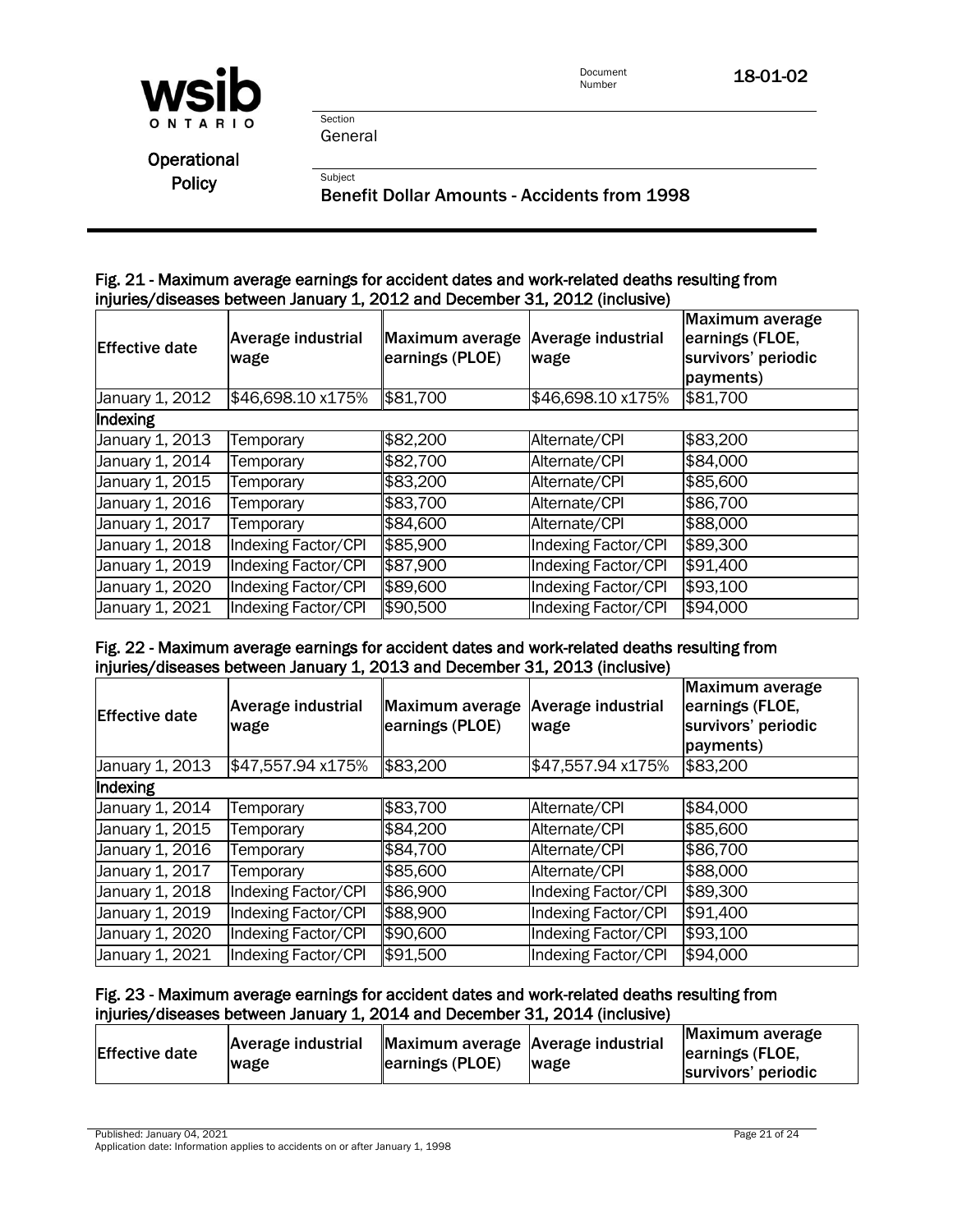

**Operational** 

Policy<br>Benefit Dollar Amounts - Accidents from 1998

|                 |                     |          |                            | payments) |
|-----------------|---------------------|----------|----------------------------|-----------|
| January 1, 2014 | \$48,045.47 x175%   | \$84,100 | \$48,045.47 x175%          | \$84,100  |
| Indexing        |                     |          |                            |           |
| January 1, 2015 | Temporary           | \$84,600 | Alternate/CPI              | \$85,700  |
| January 1, 2016 | Temporary           | \$85,100 | Alternate/CPI              | \$86,800  |
| January 1, 2017 | Temporary           | \$86,000 | Alternate/CPI              | \$88,100  |
| January 1, 2018 | Indexing Factor/CPI | \$87,300 | Indexing Factor/CPI        | \$89,400  |
| January 1, 2019 | Indexing Factor/CPI | \$89,300 | Indexing Factor/CPI        | \$91,500  |
| January 1, 2020 | Indexing Factor/CPI | \$91,000 | <b>Indexing Factor/CPI</b> | \$93,200  |
| January 1, 2021 | Indexing Factor/CPI | \$91,900 | Indexing Factor/CPI        | \$94,100  |

#### Fig. 24 - Maximum average earnings for accident dates and work-related deaths resulting from injuries/diseases between January 1, 2015 and December 31, 2015 (inclusive)

| <b>Effective date</b> | <b>Average industrial</b><br>wage | Maximum average<br>earnings (PLOE) | <b>Average industrial</b><br>wage | <b>Maximum average</b><br>earnings (FLOE,<br>survivors' periodic<br>payments) |  |
|-----------------------|-----------------------------------|------------------------------------|-----------------------------------|-------------------------------------------------------------------------------|--|
| January 1, 2015       | \$48,708.21 x175%                 | \$85,200                           | \$48,708.21 x175%                 | \$85,200                                                                      |  |
| Indexing              |                                   |                                    |                                   |                                                                               |  |
| January 1, 2016       | Temporary                         | \$85,700                           | Alternate/CPI                     | \$86,300                                                                      |  |
| January 1, 2017       | Temporary                         | \$86,600                           | Alternate/CPI                     | \$87,600                                                                      |  |
| January 1, 2018       | Indexing Factor/CPI               | \$87,900                           | <b>Indexing Factor/CPI</b>        | \$88,900                                                                      |  |
| January 1, 2019       | Indexing Factor/CPI               | \$89,900                           | Indexing Factor/CPI               | \$90,900                                                                      |  |
| January 1, 2020       | Indexing Factor/CPI               | \$91,600                           | Indexing Factor/CPI               | \$92,600                                                                      |  |
| January 1, 2021       | Indexing Factor/CPI               | \$92,500                           | Indexing Factor/CPI               | \$93,500                                                                      |  |

#### Fig. 25 - Maximum average earnings for accident dates and work-related deaths resulting from injuries/diseases between January 1, 2016 and December 31, 2016 (inclusive)

| <b>Effective date</b>        | <b>Average industrial</b><br>wage | Maximum average<br>earnings (PLOE) | Average industrial<br>wage | Maximum average<br>earnings (FLOE,<br>survivors' periodic<br>payments) |
|------------------------------|-----------------------------------|------------------------------------|----------------------------|------------------------------------------------------------------------|
| January 1, 2016              | \$50,307.43 x175%                 | \$88,000                           | \$50,307.43 x175%          | \$88,000                                                               |
| Indexing                     |                                   |                                    |                            |                                                                        |
| January 1, $20\overline{17}$ | Temporary                         | \$88,900                           | Alternate/CPI              | \$89,300                                                               |
| January1, 2018               | Indexing Factor/CPI               | \$90,200                           | <b>Indexing Factor/CPI</b> | \$90,600                                                               |
| January 1, 2019              | Indexing Factor/CPI               | \$92,300                           | Indexing Factor/CPI        | \$92,700                                                               |
| January 1, 2020              | Indexing Factor/CPI               | \$94,100                           | Indexing Factor/CPI        | \$94,500                                                               |
| January 1, 2021              | Indexing Factor/CPI               | \$95,000                           | Indexing Factor/CPI        | \$95,400                                                               |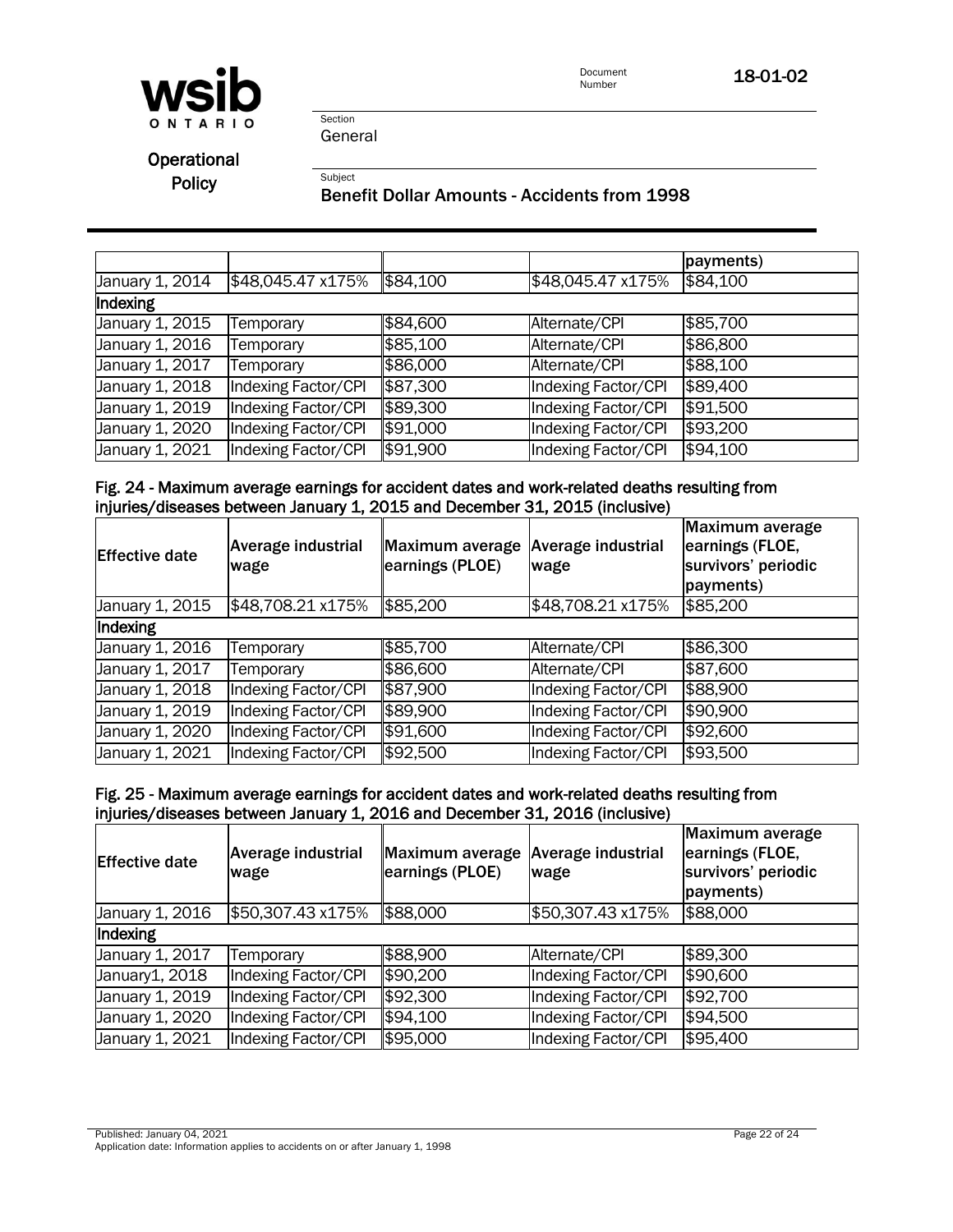

General

Section

**Operational** 

Policy<br>Benefit Dollar Amounts - Accidents from 1998

### Fig. 26 - Maximum average earnings for accident dates and work-related deaths resulting from injuries/diseases between January 1, 2017 and December 31, 2017 (inclusive)

| <b>Effective date</b> | <b>Average industrial</b><br>wage | Maximum average<br>earnings (PLOE) | <b>Average industrial</b><br>wage | <b>Maximum average</b><br>earnings (FLOE,<br>survivors' periodic<br>payments) |
|-----------------------|-----------------------------------|------------------------------------|-----------------------------------|-------------------------------------------------------------------------------|
| January 1, 2017       | \$50,591.61 x175%                 | \$88,500                           | \$50,591.61 x175%                 | \$88,500                                                                      |
| Indexing              |                                   |                                    |                                   |                                                                               |
| January 1, 2018       | Indexing Factor/CPI               | \$89,800                           | Indexing Factor/CPI               | \$89,800                                                                      |
| January 1, 2019       | Indexing Factor/CPI               | \$91,900                           | Indexing Factor/CPI               | \$91,900                                                                      |
| January 1, 2020       | Indexing Factor/CPI               | \$93,600                           | Indexing Factor/CPI               | \$93,600                                                                      |
| January 1, 2021       | Indexing Factor/CPI               | \$94,500                           | Indexing Factor/CPI               | \$94,500                                                                      |

### Fig. 27 - Maximum average earnings for accident dates and work-related deaths resulting from injuries/diseases between January 1, 2018 and December 31, 2018 (inclusive)

| <b>Effective date</b> | Average industrial<br>wage | Maximum average Average industrial<br>earnings (PLOE) | wage                | Maximum average<br>earnings (FLOE,<br>survivors' periodic<br>payments) |
|-----------------------|----------------------------|-------------------------------------------------------|---------------------|------------------------------------------------------------------------|
| January 1, 2018       | \$51,587.54 x175%          | \$90,300                                              | \$51,587.54 x175%   | \$90,300                                                               |
| Indexing              |                            |                                                       |                     |                                                                        |
| January 1, 2019       | Indexing Factor/CPI        | \$92,400                                              | Indexing Factor/CPI | \$92,400                                                               |
| January 1, 2020       | Indexing Factor/CPI        | \$94,200                                              | Indexing Factor/CPI | \$94,200                                                               |
| January 1, 2021       | Indexing Factor/CPI        | \$95,100                                              | Indexing Factor/CPI | \$95,100                                                               |

### Fig. 28 - Maximum average earnings for accident dates and work-related deaths resulting from injuries/diseases between January 1, 2019 and December 31, 2019 (inclusive)

| <b>Effective date</b> | <b>Average industrial</b><br>wage | Maximum average Average industrial<br>earnings (PLOE) | wage                | Maximum average<br>earnings (FLOE,<br>survivors' periodic<br>payments) |
|-----------------------|-----------------------------------|-------------------------------------------------------|---------------------|------------------------------------------------------------------------|
| January 1, 2019       | \$52,941.16 x175% \$92,600        |                                                       | \$52,941.16 x175%   | \$92,600                                                               |
| Indexing              |                                   |                                                       |                     |                                                                        |
| January 1, 2020       | Indexing Factor/CPI               | \$94,400                                              | Indexing Factor/CPI | \$94,400                                                               |
| January 1, 2021       | Indexing Factor/CPI \$95,300      |                                                       | Indexing Factor/CPI | \$95,300                                                               |

### Fig. 29 - Maximum average earnings for accident dates and work-related deaths resulting from injuries/diseases between January 1, 2020 and December 31, 2020 (inclusive)

| <b>Effective date</b><br>wage | Average industrial | Maximum average Average industrial<br>earnings (PLOE) | <b>wage</b> | Maximum average<br>earnings (FLOE,<br>survivors' periodic |
|-------------------------------|--------------------|-------------------------------------------------------|-------------|-----------------------------------------------------------|
|-------------------------------|--------------------|-------------------------------------------------------|-------------|-----------------------------------------------------------|

Published: January 04, 2021 Page 23 of 24 Application date: Information applies to accidents on or after January 1, 1998